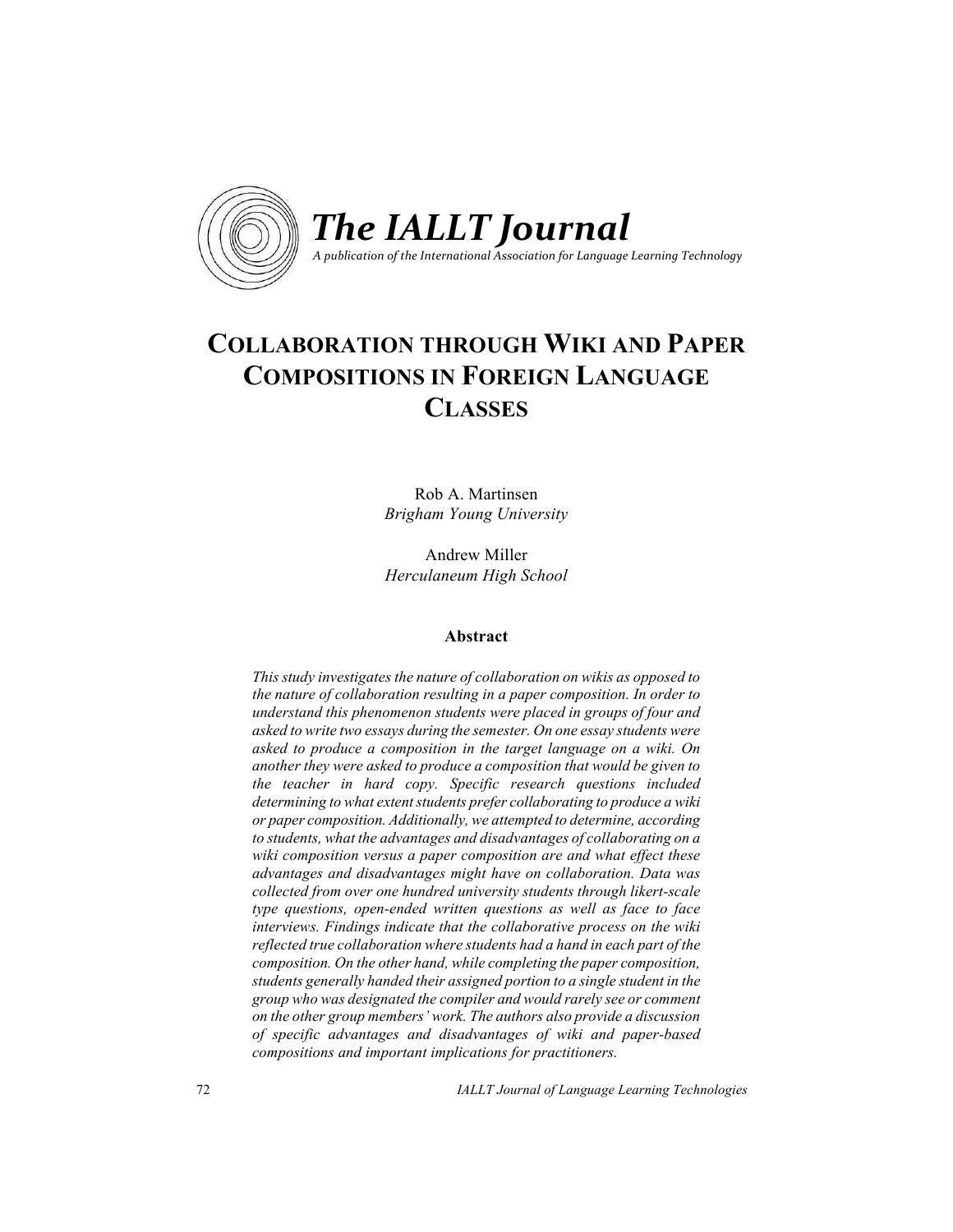## **INTRODUCTION**

Research has consistently demonstrated the benefits of collaborative learning. For example, collaborative learning has resulted in higher achievement and retention with greater transfer of knowledge from one situation to another than traditional individual learning (Johnson, et al., 1994, p. 53). Collaborative learning gives students the opportunity to engage each other in discussion, take responsibility for their own learning, and become better critical thinkers (Totten, Sills, Digby, & Russ, 1991; Gokhale, 1995).

Wikis have attracted the attention of researchers in foreign/ $2<sup>nd</sup>$  language education as a means of harnessing the great potential of collaboration to expand and accelerate language learning (Levy 2009, Parker & Chao 2007, Kessler & Bikowski 2010, Elola & Oskoz 2010). In fact, the main rationale behind the use of wikis is interdependence and joint creation of knowledge (Lund, 2008).

A wiki is frequently defined as "a freely expandable collection of interlinked Web 'pages,' a hypertext system for storing and modifying information—a database, where each page is easily editable by any user with a forms-capable Web browser client" (Leuf & Cunningham, 2001, p. 14). Because wikis allow multiple users to view and manipulate the same document simultaneously, they are considered ideal tools for collaboration (Godwin-Jones, 2003; Leuf & Cunningham, 2001; "Ways to Use Wiki in Education," n.d,  $\P$  1- $\P$  7).

Therefore, this study will explore the ways that collaboration differs when students in foreign language classes use wikis to produce a composition in the target language as compared to collaboration while producing a paper composition. This approach will provide insight to the field regarding the value or lack thereof in using Internet technology for collaborative second language writing.

# **REVIEW OF LITERATURE**

## *Collaboration*

The term collaboration has been used so frequently to describe many so many contexts for learning that it has become almost impossible to create a single adequate definition (Dillenbourg, 1999). For purposes of the present study we will rely on Bosley's (1989) definition of collaboration in writing, which states that collaboration in writing consists of two or more people jointly producing a written record for which all parties will be responsible. Further, some scholars define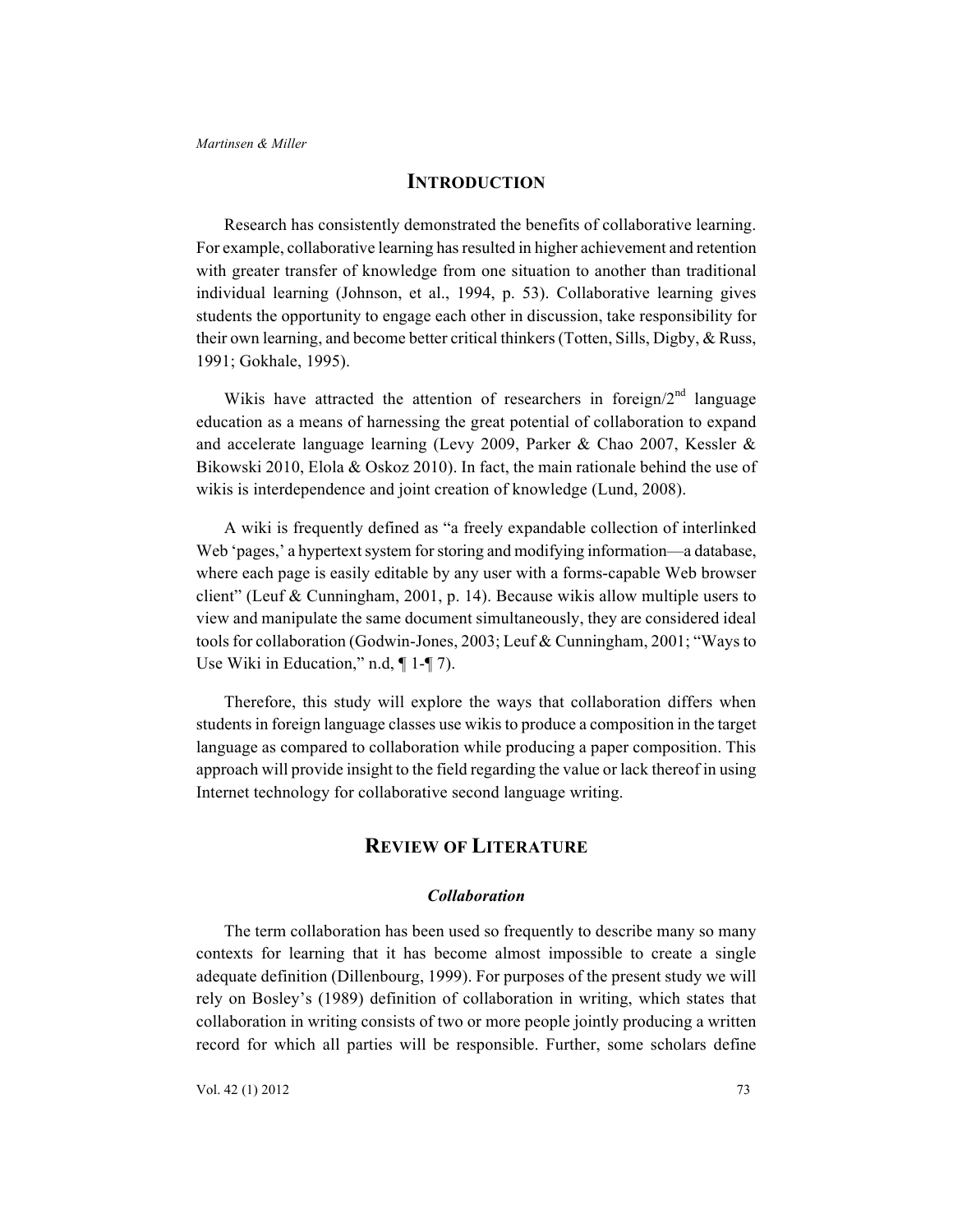collaboration as being distinct from cooperation. Cooperation is a type of group learning where each student is delegated a portion of the project and works on it in isolation from the rest of the group. Each student then submits their portion to one student who compiles the various pieces. On the other hand, collaboration is a type of group learning where each participant is involved in nearly every aspect of the project (Ashcraft and Treadwell 2007, Dillenbourg 1999). Dillenbourg also notes that there is generally some division of labor even in true collaboration, however, group members will still exhibit interaction on parts of the project for which they are not primarily responsible.

Shirouzu, Miyake, and Masukawa's (2002) explanation of roles also sheds additional light on the nature of collaboration. Their work indicates that during collaboration roles are malleable and students frequently shift between the role of doer and the role of monitor. The role of monitor is valuable because the monitor is able to provide a more objective view of the quality of work being produced. The role of doer is of course important because through this role work moves forward and opportunities for learning are provided.

## *Wikis and Collaboration*

Scholars in the field of language learning have long noted the promise that wikis hold for promoting collaborative learning (Godwin-Jones, 2003). Parker and Chao (2007) explain that wikis are ideally suited to collaborative writing due to their open editing and review structure. Authors such as Thorne and Payne (2005) have noted that wikis are unique because they blur the line between author and audience by allowing multiple users to edit and add to the wiki. Additionally, wikis offer other affordances that could aid in collaboration. For example, wikis often annotate additions and deletions to the wiki with the username of the author and the time and date the change was made, thus making it possible for teachers to verify the participation of various group members. Wikis will also generally store changes so that users can revert back to prior versions of a page within a wiki.

Other researchers have examined the nature of collaborative writing using wikis in second language settings. Mak and Coniam (2008) investigated authentic writing through the use of wikis by English as a Second Language learners. They found that the students' sense of unity was strengthened because all group members had equal access to the most recent version of the assignment and could effectively build on the ideas of their peers (p. 447). Lund's (2008) study of wikis in English as a Foreign Language suggests that the use of wikis to create collective products encourages more production in the target language. Elola and Oskoz (2010) also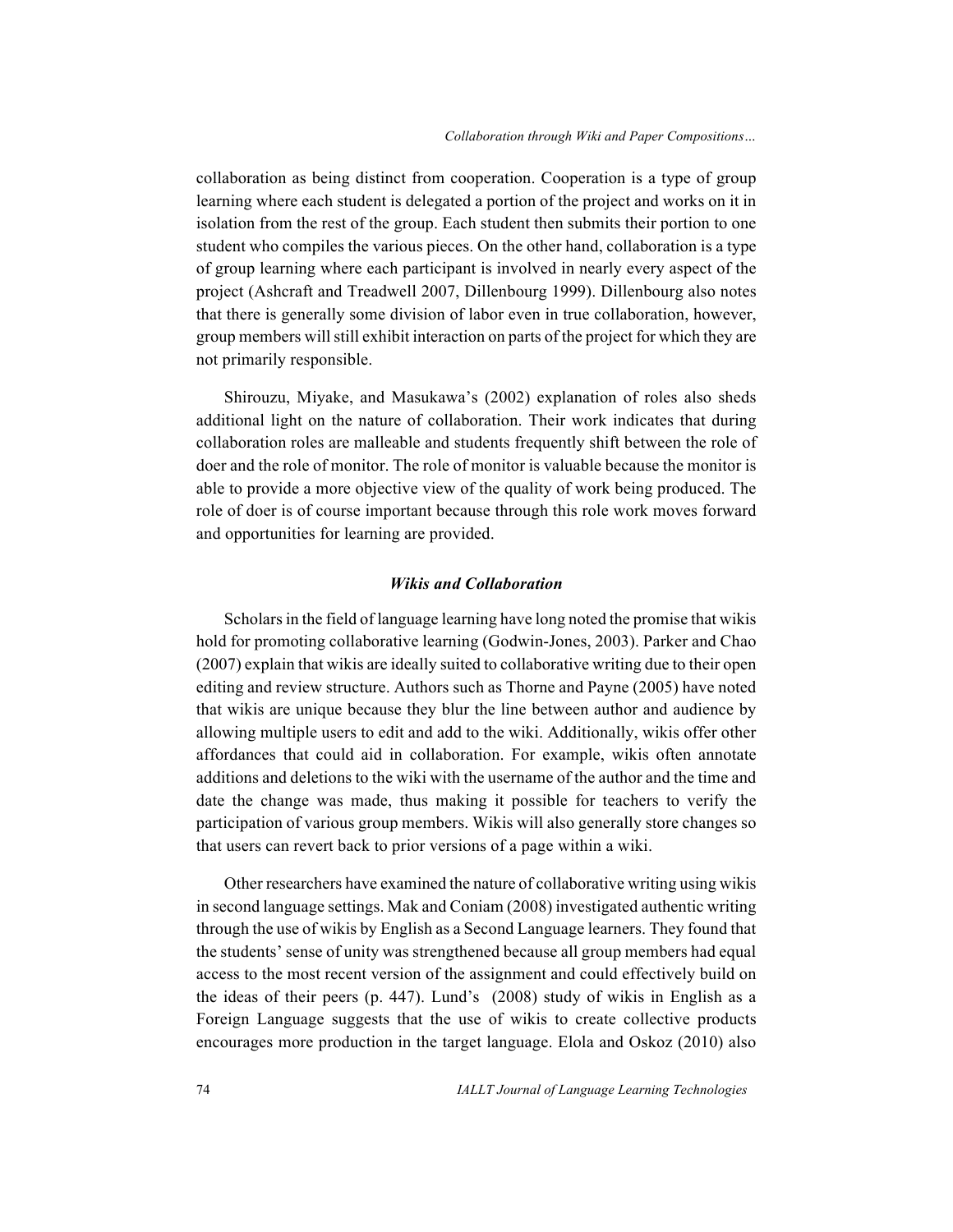found that students who used wikis to write collaboratively in their target language generally felt that the quality of their writing was better than when they wrote individually.

Taken together, these studies suggest that use of wikis in the foreign language classroom can enhance collaborative writing and promote language production. The present study will seek to build on previous work on second language writing in wikis by comparing students' perspectives on the process of collaboration when creating a paper composition and a wiki composition. Additionally, we have chosen to focus on students' perceptions about collaboration and technology since, in our experience, most collaborative writing at the university level takes place outside of class. Therefore students can provide firsthand information on the nature of their collaboration that is not available to anyone else. This is a unique perspective because most studies in this area report on what happens when students use wikis collaboratively, but are not able to report what the same students might have done when asked to create something in a group through another medium.

# **METHODOLOGY**

## *Philosophical Underpinnings of Present Study*

Interpretive or qualitative research assumes that individuals subjectively construct human experience and seeks to create a thick description that includes extensive quotes from the participants (Creswell, 2007; Merriam, 1998). Qualitative methodology seems particularly suited to this study since we are examining collaboration through the lens of sociocultural theory, both of which assume that humans come to greater knowledge and understanding through joint creation of knowledge. Additionally, we proceed on the assumption that students will coconstruct the nature of their collaboration to produce the paper and wiki based compositions. Our assumption of co-construction is further incentive to utilize a qualitative approach. With that said, some quantitative data has been collected and reported but this is mainly to provide a richer backdrop to our reporting of the students' experience.

## *Research Questions*

This study sought to understand the experience of students collaborating on a group composition using a wiki in comparison to the experience of the same students collaborating on a traditional paper-based group composition. The research questions for this study were: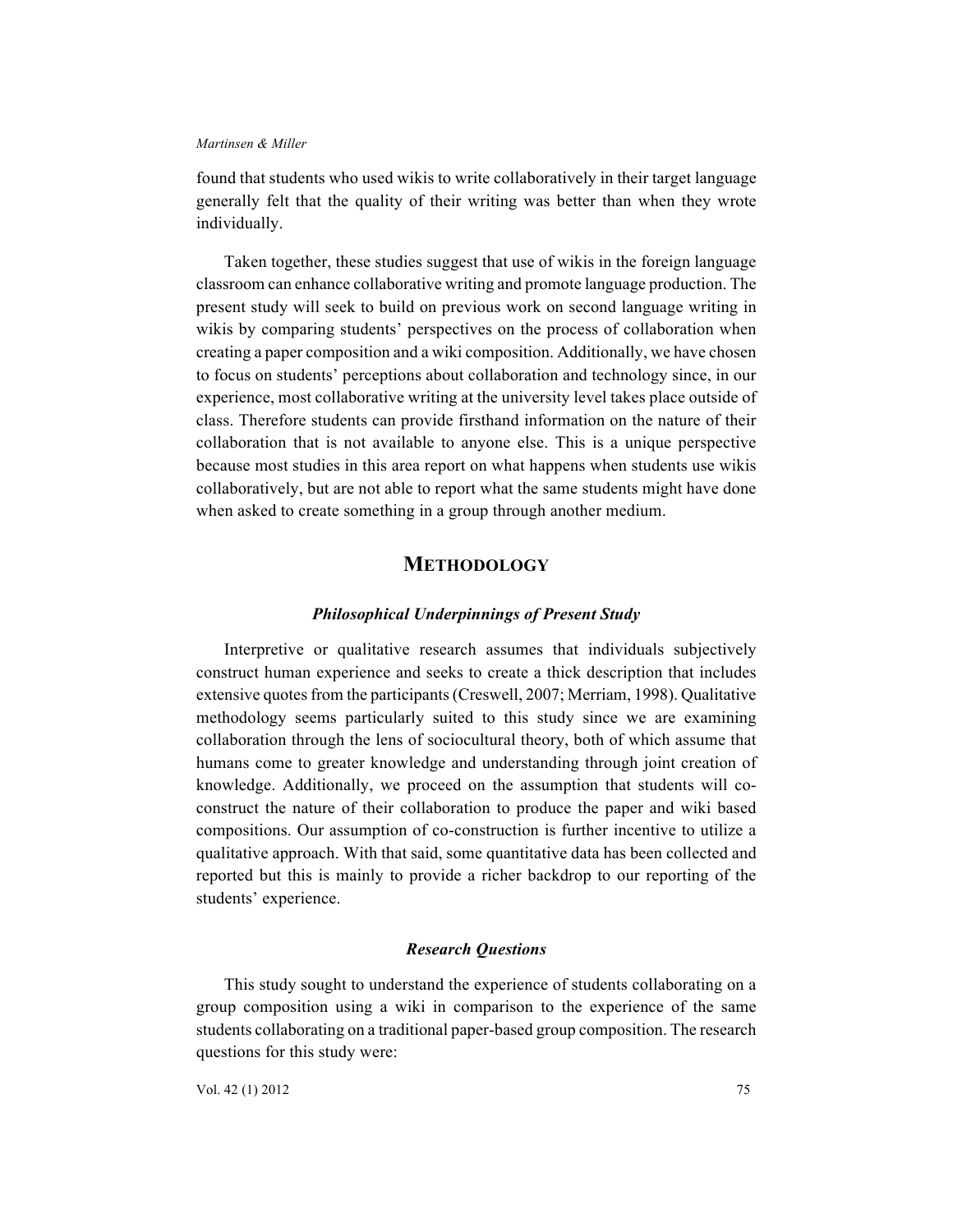- 1. If students were required to do similar collaborative compositions in the future, to what extent would they prefer the wiki or the paper?
- 2a. According to students, what are the advantages and disadvantages of collaborating on a wiki composition versus a paper composition?
- 2b. What effect might these advantages and disadvantages have on collaboration?

## *Settings/Participants*

Six sections of a first semester university-level Spanish course at a large private university in the U.S. were selected for the study. Students who participate in this course generally enter with approximately two years of high school Spanish and these students would be considered false beginners or low intermediates. Three of the sections  $(1, 2, 8)$  met during the morning hours  $(7:00, 8:00,$  and  $9:00)$  whereas the other three sections (4, 5, 9) met during the afternoon hours (12:00, 2:00, and 4:00). Other sections of the course were not included in the study because they were accelerated courses, which would include the following semester of Spanish as well. Also the teacher of another section did not participate because of time constraints. Classes consisted of between 12 and 22 students and a total of 107 students participated in the study. All classes were taught by graduate students of Spanish at a large private university in the United States. All classrooms were equipped with computer technology including a computer console with Internet connection and DVD and VHS player all connected to a projector. Students at the university have access to a wireless network offered by the university at almost all locations on campus, and multiple computer labs with Internet connection and common software. Additionally, almost all students have a personal computer or laptop and Internet connection in their residence. Due to the widespread penetration of Internet technology, the researchers felt confident that the participants had sufficient access to and working knowledge of the Internet and related technology to complete the assignment.

## *General Procedures*

*Researcher's Role.* The researchers gained access to the students and instructors who participated in this study, through their respective positions as supervisor of intermediate Spanish and graduate instructor of the same. The assignments described here were modifications of existing writing assignments. As researchers and participant observers, we briefly trained the instructors on how to proceed with the group compositions, including how to access and manipulate the wiki and create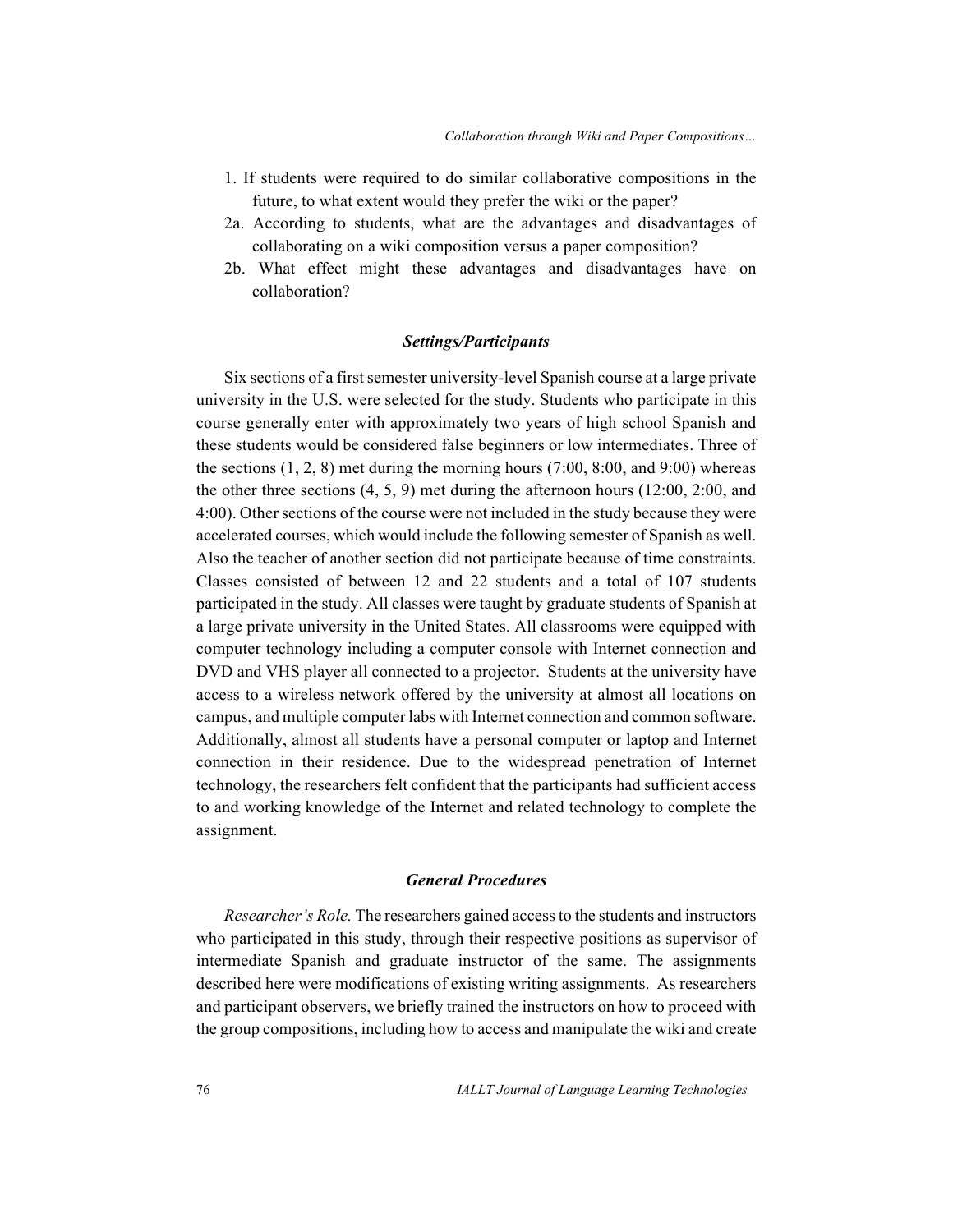usernames and passwords. We also provided them with a written summary of this information and created an instruction sheet for the students.

*Topic selection.* We, as researchers, prepared two collaborative writing assignments based on the cultural topics of the class text. The first collaborative assignment was given during the third chapter of the class text and the second collaborative assignment was given during the sixth chapter of the class text. For both assignments the process was basically identical except that the cultural topics changed according to the chapter themes. Groups could choose from three different topics in each chapter for example, "Los Aztecas: Describe the daily life of the Aztecs. Focus on food, clothing, customs, work etc."

## *Assignment Procedures – Paper composition*

In each class, several groups of four or five students were randomly assigned to work together by their respective instructors. Each group was given a prompt relating to culture topics from the chapter theme of the textbook. Students were then asked to work together to create a composition of about six to eight pages in length as a response to the prompt. Students were not given any further instruction about how the groups were to work. This was a strategic move on our part as researchers. We believed that by giving little guidance as to how the groups should work together we would be able to see how wikis change the nature of group efforts based on the affordances of wikis rather than the intervention of instructors.

Teachers provided students with a copy of the rubric that was to be used to evaluate their work. For the chapter three assignment, the three afternoon sections composed using the wiki, whereas the three morning sections created traditional paper-based compositions. For the chapter six assignment, the situation was reversed: the three morning sections composed using the wiki while the three afternoon sections created traditional paper-based compositions. The purpose of the shift was to control for the effects of students preferring the later assignment, as students would likely have developed a relationship with one another over the course of the semester, which would have facilitated group work. It also allowed us to control for morning versus afternoon courses since in our experience morning courses often report less satisfaction overall with their classes.

Approximately, two weeks later, the groups were to have completed a rough draft. In the classes that were working on the paper composition, each group brought two hard copies of the rough draft to class. One was turned in to the teacher and the other was given to another group. The other group examined the composition for ten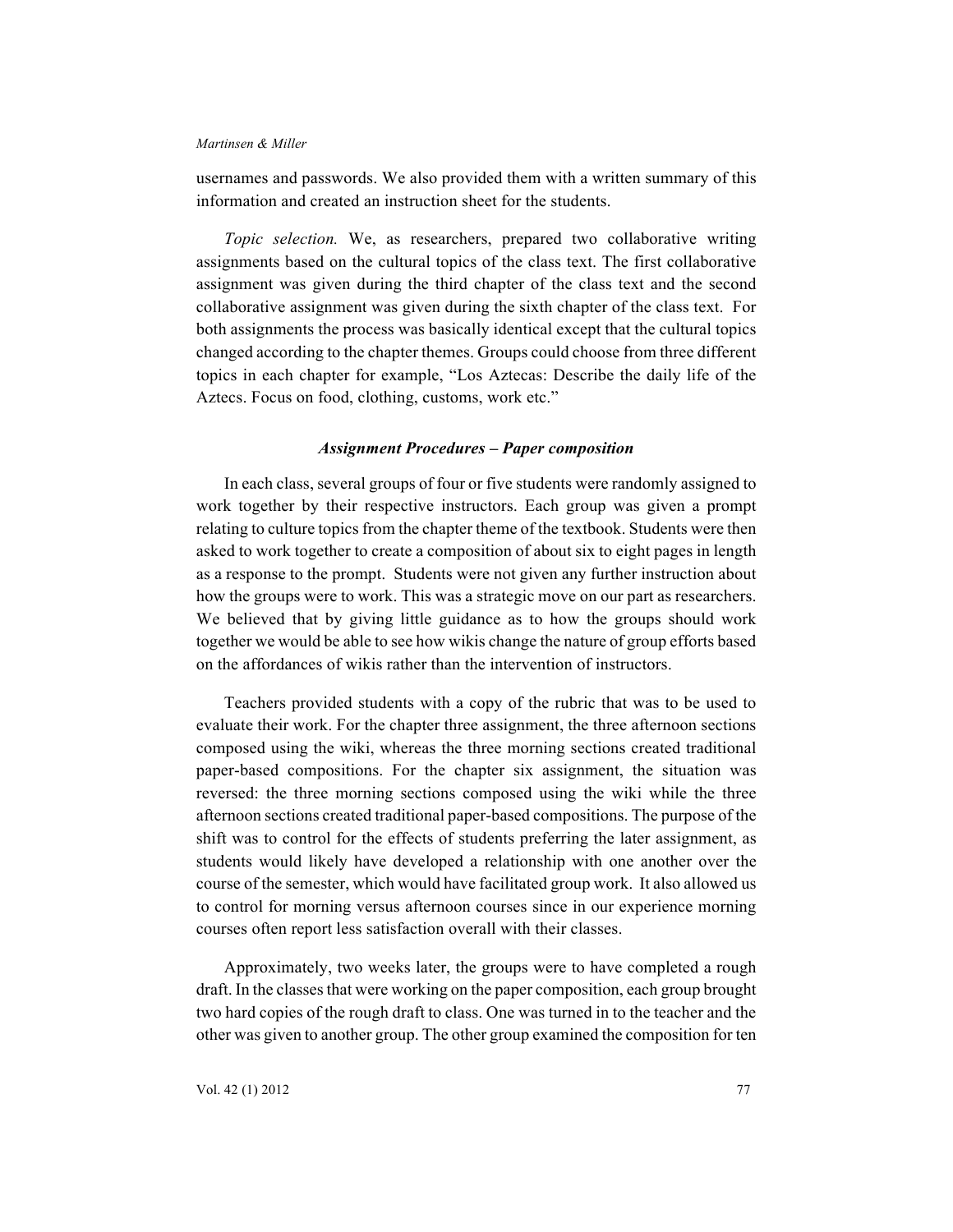to fifteen minutes in class and provided feedback on the draft. Students were provided with the rubric that would be used to score the final draft of the compositions and instructed to provide feedback regarding the criteria of the rubric. It was not feasible for every student to peer review every groups' paper composition as this would require an inordinate amount of class time and excessive printing costs.

We felt that it was important for students to have the opportunity to provide feedback. Receiving feedback in this way should help students to engage in noticing and further develop their interlanguage. Also, being able to receive feedback and having the opportunity to make revisions should encourage students to look at writing as a process, one which includes multiple drafts.

Later, outside of class, the teacher of each section graded the rough drafts on completeness, length, organization and polish. The purpose of the teacher grading the rough drafts in this manner was to insure that the groups had produced a fairly complete draft so that other students from other groups could provide legitimate feedback.

A few days later each group turned in a final draft of their composition. Then the teachers graded each composition using a rubric. The rubric included criteria to assess content, organization, grammar and mechanics, vocabulary, timely completion, and aesthetic appeal. Based on the evidence that supports the usefulness of self-assessment in foreign language learning (Blanche & Merino, 1998), students also self-rated their individual participation in giving feedback as well as producing the composition. Thus each student's grade was made up of the group's score on the rough draft and the final draft plus their individual participation score.

*Assignment Procedures – Wiki composition.* The procedures for the wiki composition followed a similar pattern with a few important differences. Initially, one of the researchers created a wiki for each class using PBwiki.com, a wiki service originally built for educational uses. Within the class wikis, the researchers created a wiki page for each group. The instructors of each course generated a username and password for every student, which allowed them to access the wiki to compose or edit their groups' compositions and also to view and comment on the pages containing the other groups' work.

As with the paper composition, students were also placed in groups, given a prompt and were to have completed a rough draft two weeks later. As was the case with the paper composition, they were given no instructions about how they should work together on their composition. On the day that the rough draft was due, all of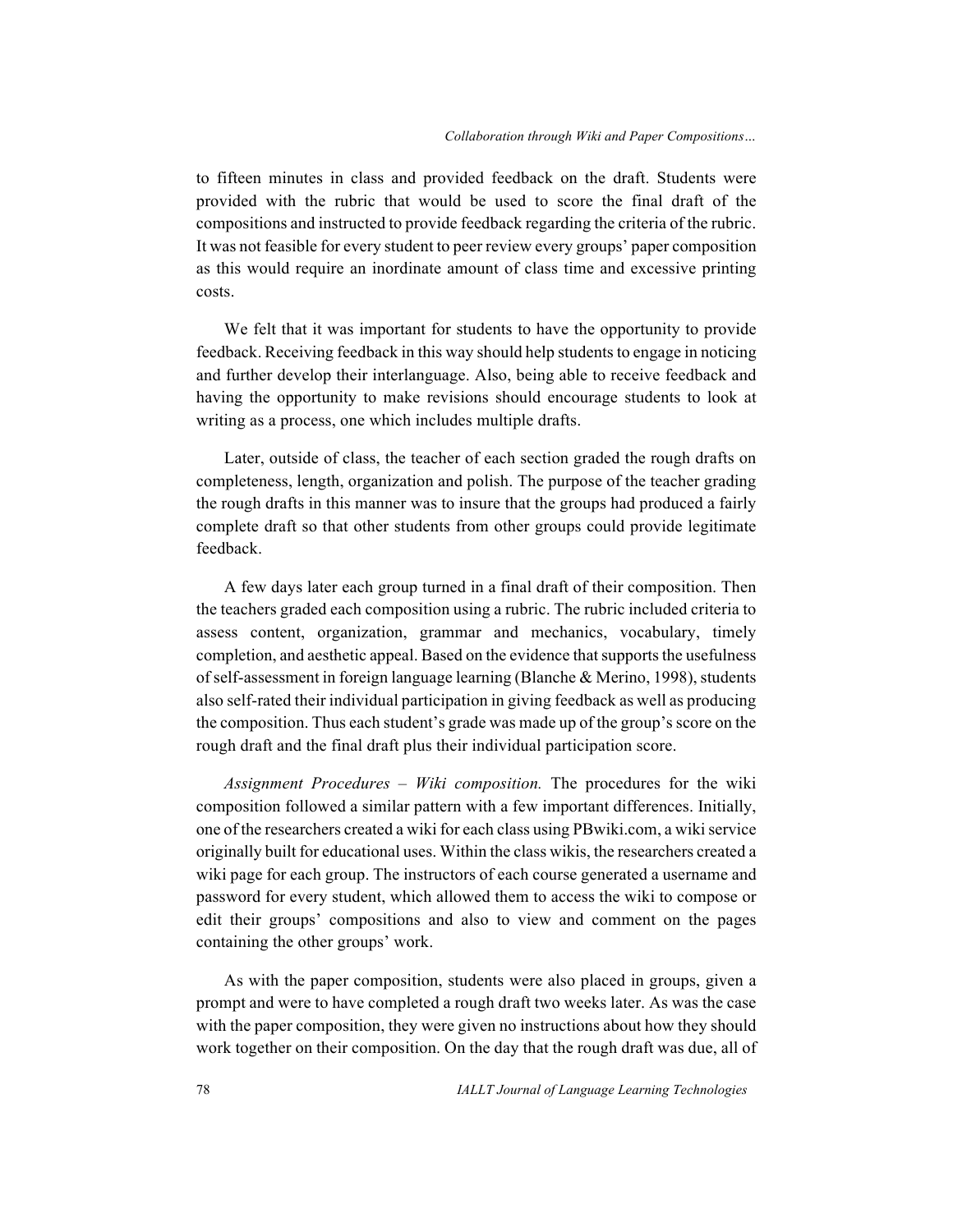the students were required to access the class wiki, read all of the groups' compositions, and then leave feedback on the comment board of each composition by a specified time of day. As a consequence, every composition was read and critiqued by every student. The groups then took into consideration the feedback and made any changes they felt necessary. A few days later, the teachers of the various sections assessed the final versions of the wiki compositions in the same manner as the paper composition using the same rubrics.

*Nature of the wiki service.* The wiki service utilized in the project was PBwiki.com. As is usually the case, the wikis included comment boards that enabled students to discuss their work without actually making changes to the composition. The wikis also included a record of changes made to the page noted with the date, time and username of the author of the changes. Also, the wikis could be accessed at any time by the students and their instructors, who were then able to observe the current state of each composition. Other features of the wiki service utilized include a discussion board where comments could be made that would always be visible when viewing the page. This is in contrast to other services such as wikispaces, which provide a discussion board for each page but in a separate tab so that when one is viewing the page the comments are not visible. As is the case with most services with which the authors are familiar, users can upload images or documents and create hyperlinks. Other functionalities that PBwiki provided are the ability to format text with specific fonts whereas some providers only provide one font type so that if users would like another font type they may turn to a word processing program and copy and paste the text into the wiki page.

*Institutional Review Board approval.* We received approval to conduct the study from the University Institutional Review Board. Additionally, all of the students in each section willingly signed the consent form allowing us to use their scores, their responses on the questionnaire, and also allowing us to interview selected participants.

*Sources of Information.* In an effort to triangulate the data and provide a clearer picture of the phenomena in question, three types of data were collected, responses to Likert-scale items, written responses to open-ended questions and interviews. The Likert-scale items and the open-ended questions were administered in person by the researchers to all of the participants included in the study (see Appendix).

Later, four individuals were purposefully selected for interviews to better understand their experiences with the assignments. These students were chosen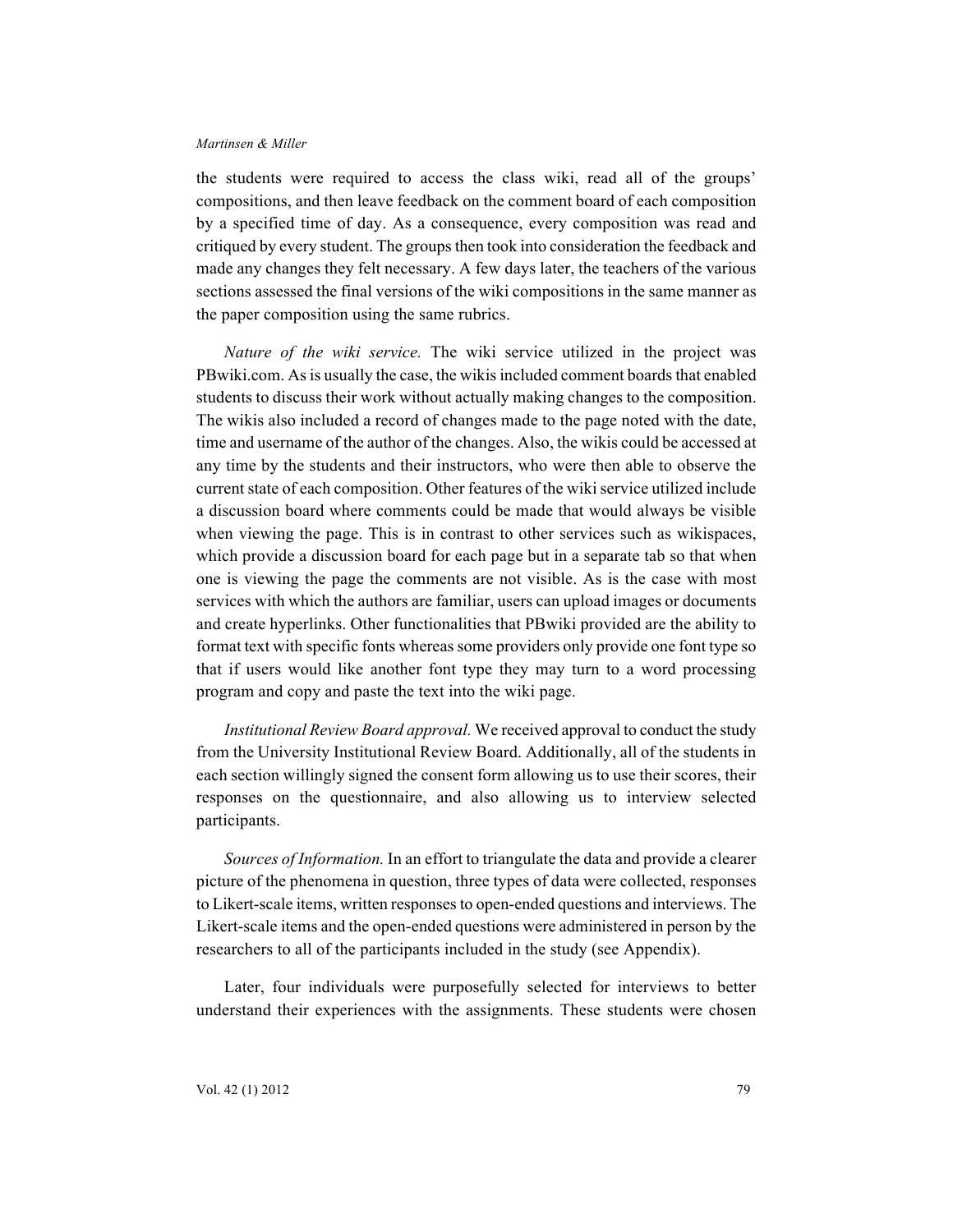because of the reflective nature of their responses to the open-ended items on the questionnaire.

## *Data Analysis*

*Qualitative data analysis.* After transcribing the qualitative data from the questionnaire and interviews, we used NVivo software to develop categories based on recurring themes we identified. We then coded all information in the database through the process of open-coding (Corbin & Strauss, 1990). Employing the constant comparative method (Glaser & Strauss, 1967), we continuously compared themes to collapse categories of information until each category was mutually exclusive.

*Quantitative data analysis.* After students completed the questionnaires (see Appendix), numeric values one through six were assigned to the responses for each discrete point item in order to create equal interval scales (from left to right). Descriptive statistics were calculated for items 1, and 2. An analysis of variance (ANOVA) was then conducted for items 1and 2 in order to ascertain if there was a significant difference between any of the classes. The alpha level was set at .05 for the entirety of the quantitative analysis.

# **RESULTS**

## *Research Question One*

If students were required to do similar collaborative compositions in the future, to what extent would they prefer the wiki or the paper?

In order to answer this research question, responses to item 2 from the questionnaire were analyzed. Item 2 asked participants to indicate which collaborative composition they would prefer to do in the future (see Appendix). Each item on the scale was given a numerical value from 1 to 6 with 1 representing a preference for the wiki composition and 6 representing a preference for the paper composition. Thus, a mean below 3.5 indicates a preference for the wiki, while a mean above 3.5 indicates a preference for the paper-based composition.

The descriptive statistics of all classes combined suggest that students would somewhat prefer to use a wiki for a future collaborative assignment (All Classes: M=3.15, SD=1.59). Table 1 provides the mean for each of the class sections, which indicates that four of the six sections preferred the wiki for collaboration.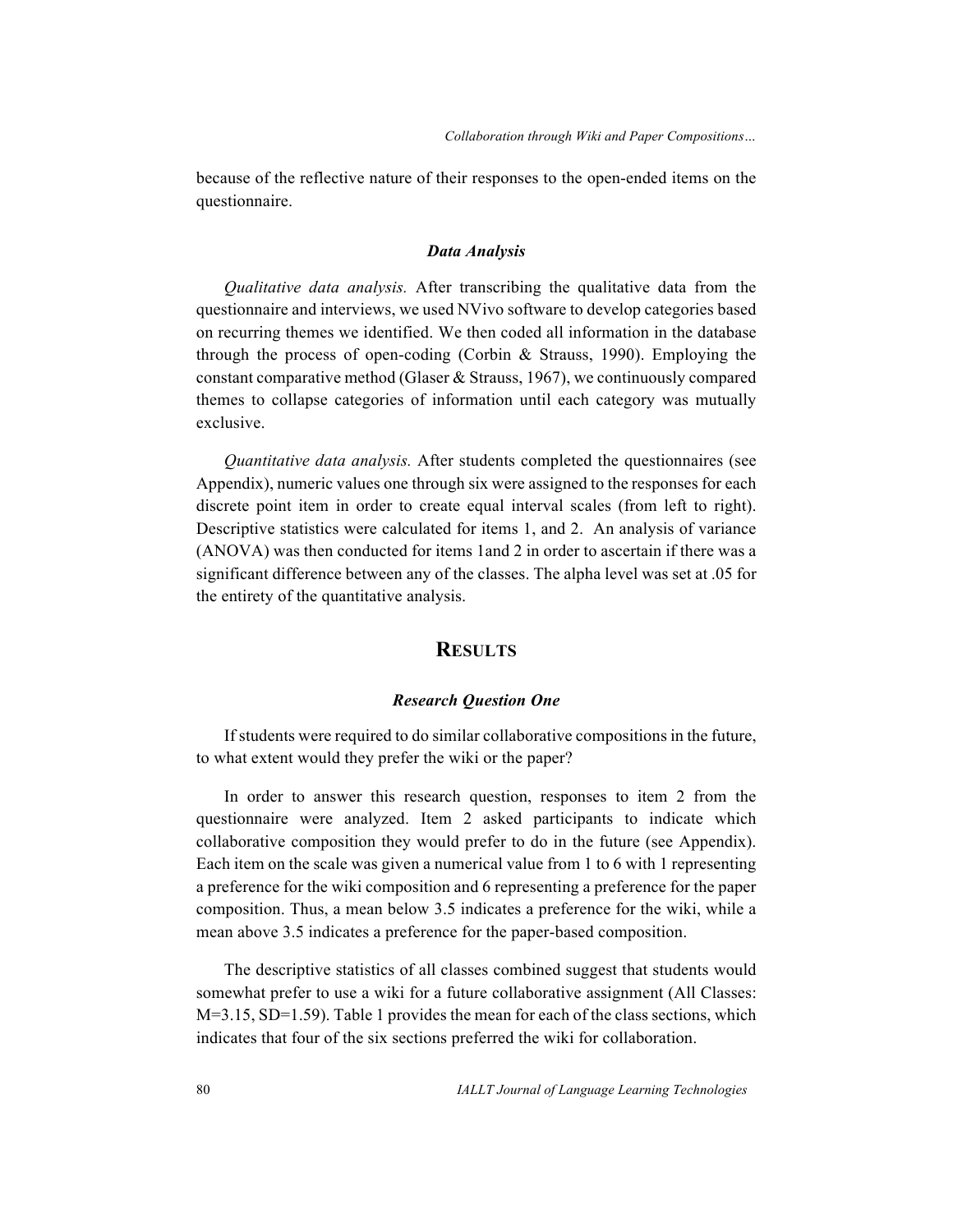| Class |     | Mean | SD   |
|-------|-----|------|------|
| 1     | 16  | 3.69 | 1.66 |
| 2     | 18  | 3.83 | 1.54 |
| 4     | 20  | 2.85 | 1.57 |
| 5     | 18  | 2.67 | 1.33 |
| 8     | 13  | 3.35 | 1.55 |
| 9     | 22  | 2.77 | 1.66 |
| Total | 107 | 3.15 | 1.59 |
|       |     |      |      |

*Table 1: Descriptive Statistics for Item 2 Responses*

Since the descriptive statistics revealed that some of the classes preferred one form of collaboration over another, it was possible that there was an effect from the influence of the teacher or other confounding variable such as the assignment or the order in which they received the assignment. The possible effects of these confounding variables would likely be seen in the means of the individual classes since all of the groups within a given class received the assignments in the same order and were influenced by one instructor. In order to ascertain how different the classes were in terms of their preference for wiki or paper collaboration, an analysis of variance (ANOVA) was conducted. The results are shown in Table 2.

*Table 2: ANOVA for Responses of All Classes on Item 2* 

| Source |     | <i>df</i> Sums of Squares | Mean Square F-ratio |     |  |
|--------|-----|---------------------------|---------------------|-----|--|
| Group  |     | 22.66                     | 4.53                | 187 |  |
| Error  | 101 | 245.04                    | 2.43                |     |  |
| Total  | 106 | 267.71                    |                     |     |  |

The preferences students expressed for collaboration through either the wiki or paper composition as demonstrated in the means of the class sections are not statistically significant, suggesting that the differences in class means could be due to chance and that the teachers' influence did not cause a measurable difference in their classes' preference for one form of collaboration or another.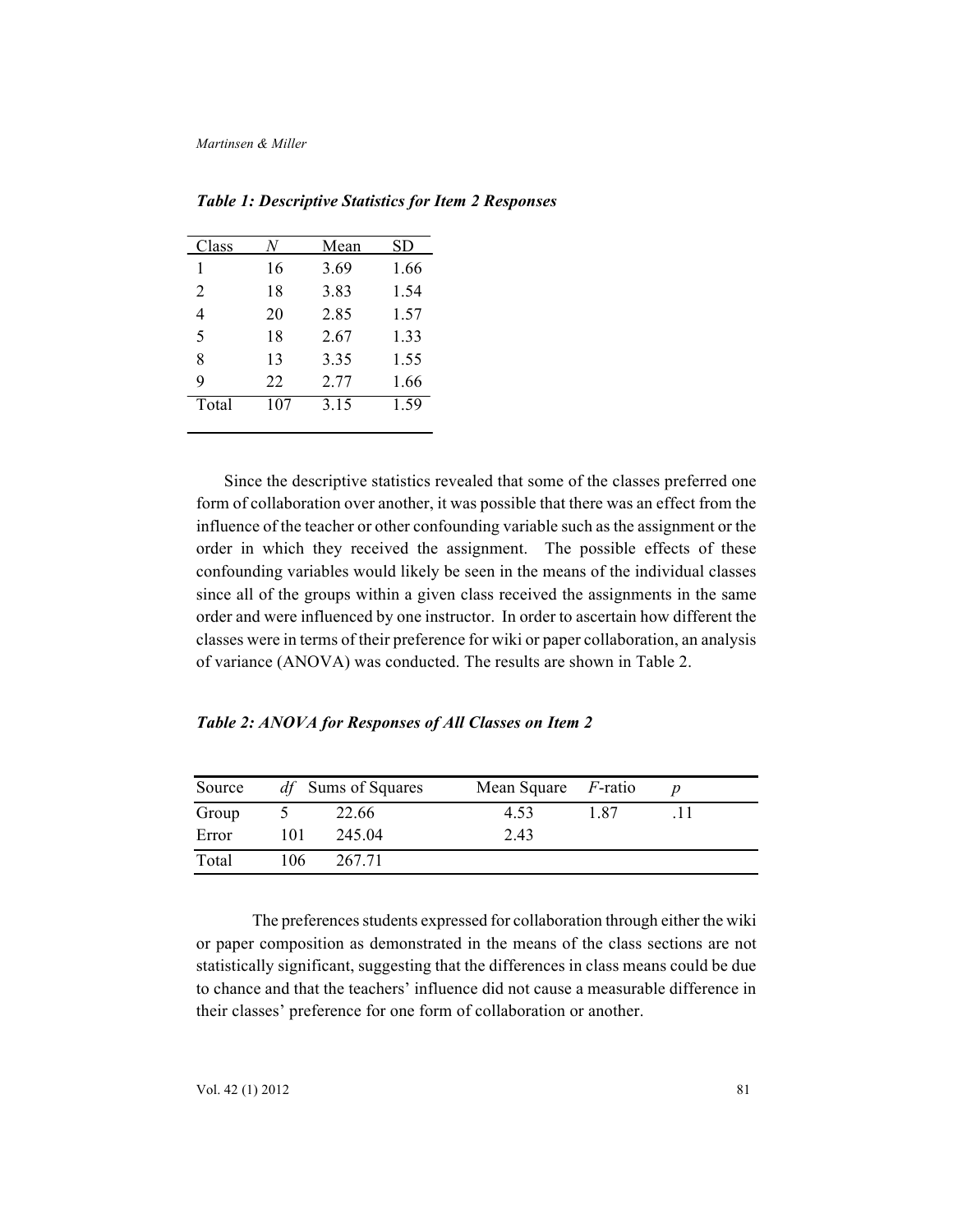*Collaboration through Wiki and Paper Compositions…*

## *Research Question Two*

According to students, what are the advantages and disadvantages of collaborating on a wiki composition versus a paper composition and what effect do these advantages and disadvantages have on collaboration?

Based on the questionnaire and interview data, several themes emerged from the lived experience of students that indicate the benefits of collaborating through the two mediums in question. First, students seemed to feel that specific affordances of the wiki facilitated greater collaboration and joint creation of knowledge. On the other hand, students seemed to feel that face to face communication was still an important part of collaboration and that face to face communication occurred more through the paper composition. Additionally, students felt the process of collaborating on the paper composition was smoother because the tools used to produce the paper composition such as word processing software, email and paper, were more reliable and better suited for producing a polished document.

Through the use of students' comments, we will further delineate the advantages of wiki collaboration followed by the advantages of collaboration on a paper-based composition. Students' names have been changed to ensure anonymity and encourage open responses.

## *Advantages of Collaboration through a Wiki*

## *"Being Able to See the Current State of the Project"*

Many students appreciated that they could see the composition in its most current iteration at any given time on the wiki, which, of course, was not possible for the paper composition. This idea appeared in nearly one third of the 109 questionnaires and all of the interviews. Many of the participants cited it as the greatest advantage the wiki had to offer. Jamie's questionnaire response is typical: "[I liked that] we were all able to see the [wiki composition] at any time we wanted and see other revisions."

#### *Avoiding duplication of efforts.*

Being able to view the current state of the composition also helped the participants to avoid duplication of effort. Amy wrote "you could see what everyone was doing so if two people were working on the same aspect or topic you could make sure you weren't writing the same thing."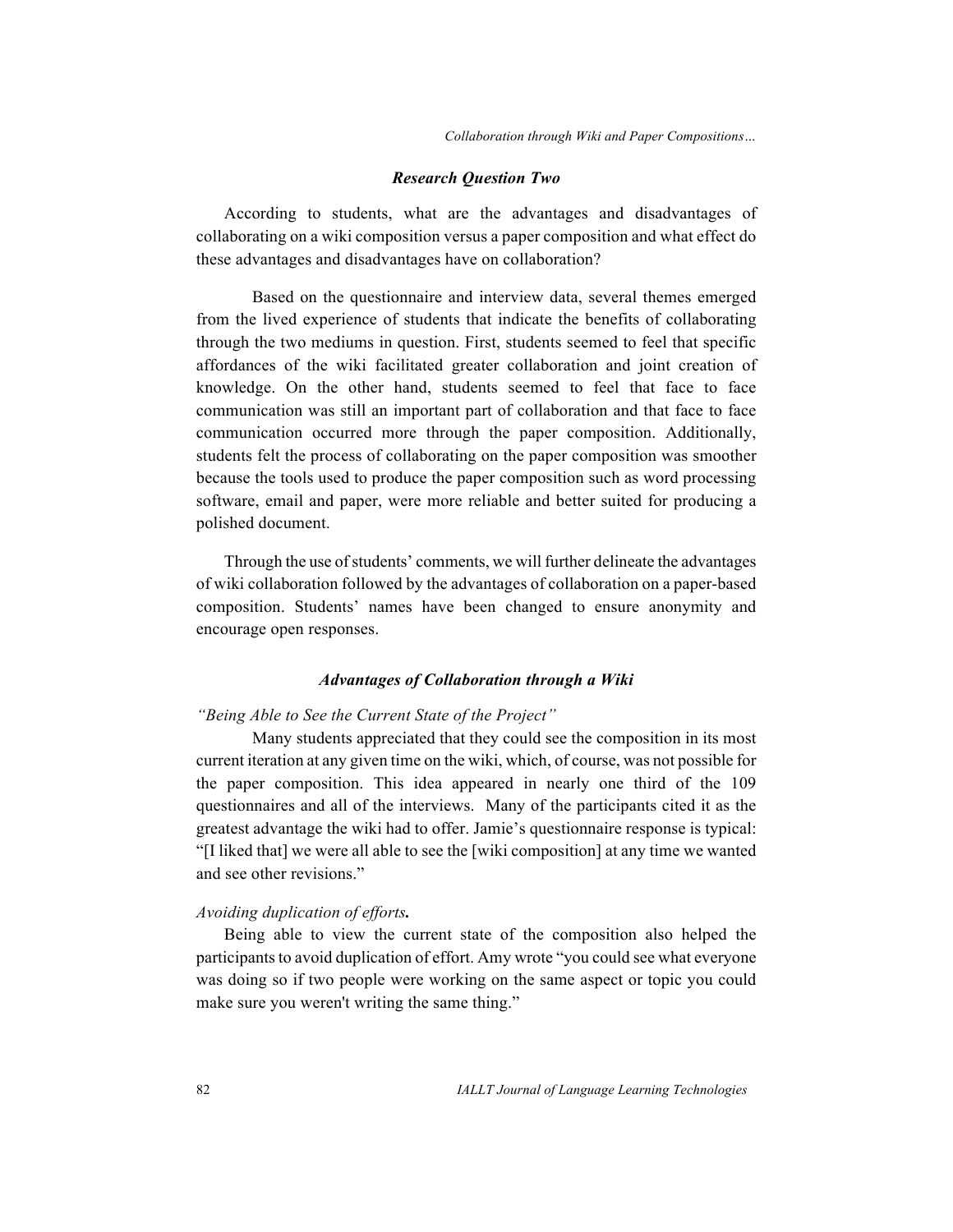The wiki only permitted one person to make changes at any given time. This also helped to avoid duplication of effort. Stephanie noted in her interview, "With the wiki only one person can work on it at a time . . . and then someone else can go in and just move things over."

Conversely, she noted that on the paper composition, "Once . . . [another group member and I] were both making corrections at the same time and we emailed it back to each other and we didn't know how we were going to put them together."

Some participants felt that seeing the current state of each other's work helped them to make the composition more fluid and unified. Jennie's statement on the questionnaire is representative, "It was easy to see what other members of the group had done… It was easier to create a paper that flowed well, despite the fact that it was written by six different people…"

## *Motivation and accountability on the wiki.*

Collaborating through the wiki also seemed to change the group dynamics. Many participants felt that being able to view the current state of the composition on the wiki led to greater motivation and accountability. It was important to Angela that "the wiki gave proof of who did what and motivated others to do their share." Jessica's comment was also representative, "You knew if people were fulfilling their responsibilities, [and] you knew how to change your level of participation to benefit the whole." This is a dramatic change from collaborating on a paper composition since the medium itself generates the social pressure to produce. In contrast, with a paper composition, social pressure to participate was generated exclusively through email or in-person communication with group members. With the wiki, simply logging in seemed to induce accountability and motivation.

Similarly, students seemed to feel motivated and accountable while working on the wiki knowing the professor could monitor their contributions. Stephanie commented, "I felt like 'Oh no! I'm the only person that hasn't done anything yet! I better do something because the professor is probably going to be on here and see.'"

#### *Editing and Communication*

The processes for editing each type of composition were very different. While editing the wiki composition, all were involved in the editing and revising process of the composition, whereas the traditional paper composition generally relied on one editor.

Rebecca noted "when you use the wiki, you all can easily take part in the editing process instead of having to rely on one person." Amy stated, "I was able to see and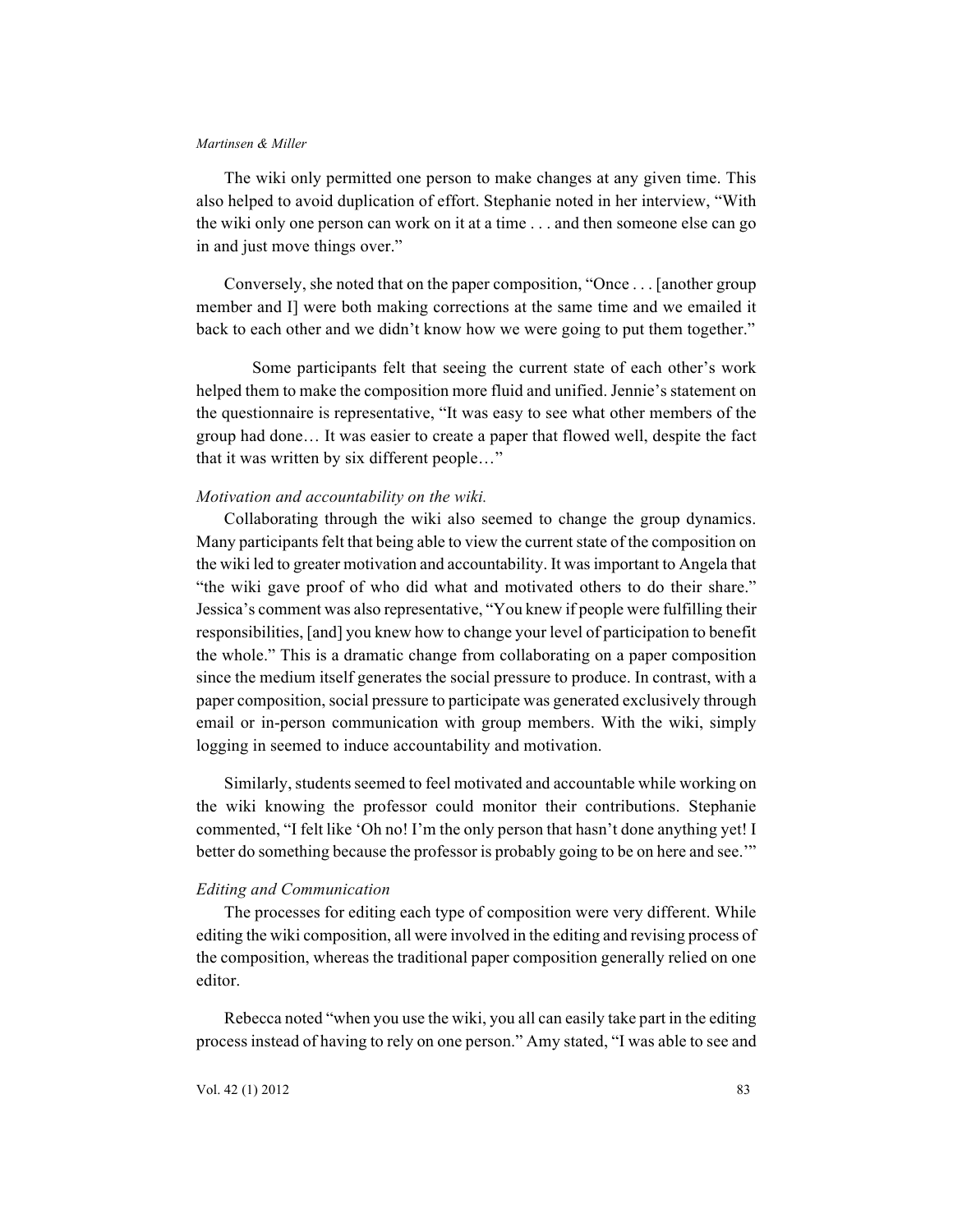provide my own correction on the final draft." These comments suggest that the nature of wikis encouraged joint creation of knowledge, as Bonnie stated "With the wiki composition the load of formatting, collaborating, and editing wasn't left to one person as it was, and usually always is, with the [paper] composition." Bonnie may have felt that responsibility keenly since, as Kristen noted, "[Bonnie] was in charge of putting it all together… I never saw the comments that were made, and so, I know [Julianne] and I were kind of like 'I hope everything's o.k."

Several participants felt that the wiki facilitated more communication and thus enhanced the editing of the composition. Marie wrote, "I did not talk to my group *nearly* as much on the paper composition as I did on the wiki." Katie felt that "communication was better in that it was more frequent. [There were] lots of notes and collaboration back and forth."

However, joint creation of knowledge can demand more from each group member and for a few students this was not always appealing. According to Janet, "It was somewhat easier to have someone in charge of making the paper fluid." Valerie added, "We emailed it to one person to print. [It was] very simple!" "I found using email to communicate and having one person compile the finished product was much [simpler] than navigating the wiki," wrote Anna.

## *Convenience of Scheduling*

A large number of participants enjoyed being able to work on the wiki composition at any time that was convenient without having to formally meet as a group. Essentially, the wiki removed the obligation of the students to work around each other's schedule. Justin wrote, "I liked that we could 'get together' anytime we wanted." "I liked the wiki better because I was able to work on it when I had time and wanted to and I didn't have to add another group meeting to my schedule," wrote Ashley.

## *Advantages of Collaboration on a Paper Composition*

## *Face to face Collaboration*

The importance of meeting face to face with other team members was one of the most prominent themes that appeared in the questionnaire responses and in the interviews. Participants felt that working together on the paper composition fostered more face to face collaboration, which led to more accountability. Katie commented in the questionnaire:

[The paper composition] was so much easier because you had to get together. Human contact forced everybody to take responsibility for their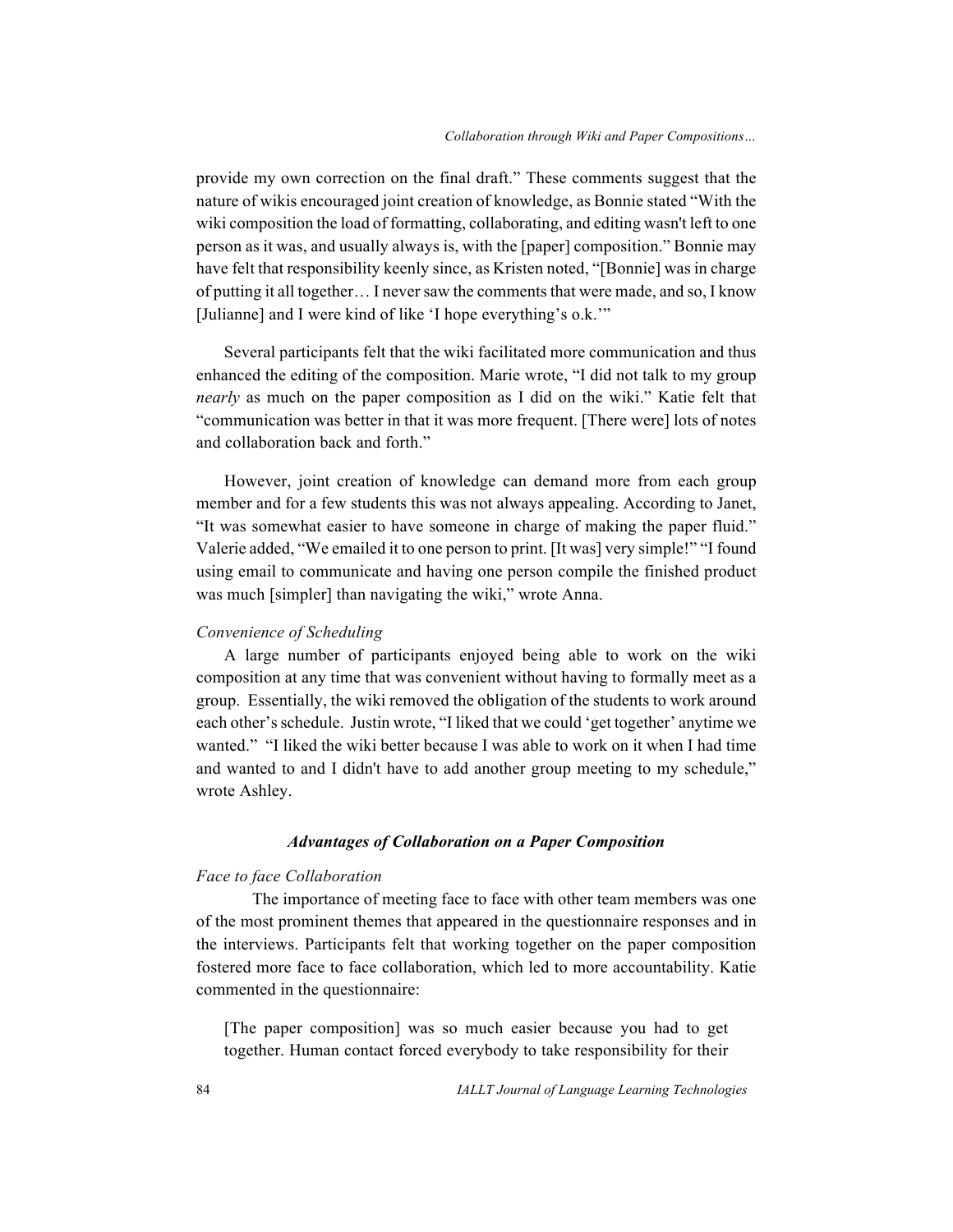portions; on the wiki it was easy to do a poor job because nobody ever confronted you face to face.

Julianne agreed that face to face communication is important for accountability. Speaking of the wiki composition she stated:

I think there is something about when you're communicating online there's not the same kind of accountability, almost. So when I'd say [through the wiki] "We need to have an introduction and a conclusion," no one would respond to me because you're not face to face . . .

Tim agreed stating, "One-on-one meetings made it clear who was going to do what, you could work together and voice opinions together."

Others associated the paper composition with face to face collaboration and communication in real time. Melissa wrote, "[On the paper composition] we were able to talk . . . problems out and receive instant feedback rather than wait around on the computer for others to log in." Similarly, Tim felt face to face communication on the paper composition was better because "it is easier to understand someone's ideas or thoughts by talking with them rather than reading what they typed."

## *Technical Difficulties*

Approximately one third of the questionnaire respondents reported technology problems while producing the wiki composition. These problems included difficulties formatting the text, uploading pictures, compatibility issues with the web browser and the wiki service, among other things. Anna summarized her and her colleagues' experience well, "The wiki was difficult to use, there were many problems trying to upload things, editing, and trying to format it." These problems led Kimberly to exclaim, "I hate electronics!"

## *Formatting the text.*

Participants almost universally expressed concerns about the difficulties they encountered formatting the wiki properly. Jennifer wrote, "Figuring out the technicalities of the [wiki] was difficult. There were fewer formatting options to make the paper look nice . . . The wiki was complicated and the formatting was difficult to work with. The paper was easier to put together."

The font type, color, style and size as well as the spacing between lines would be inconsistent even after the participants changed it in an attempt to make it uniform. "The wiki was confusing to use and didn't work when I tried changing formatting issues," wrote Eliza.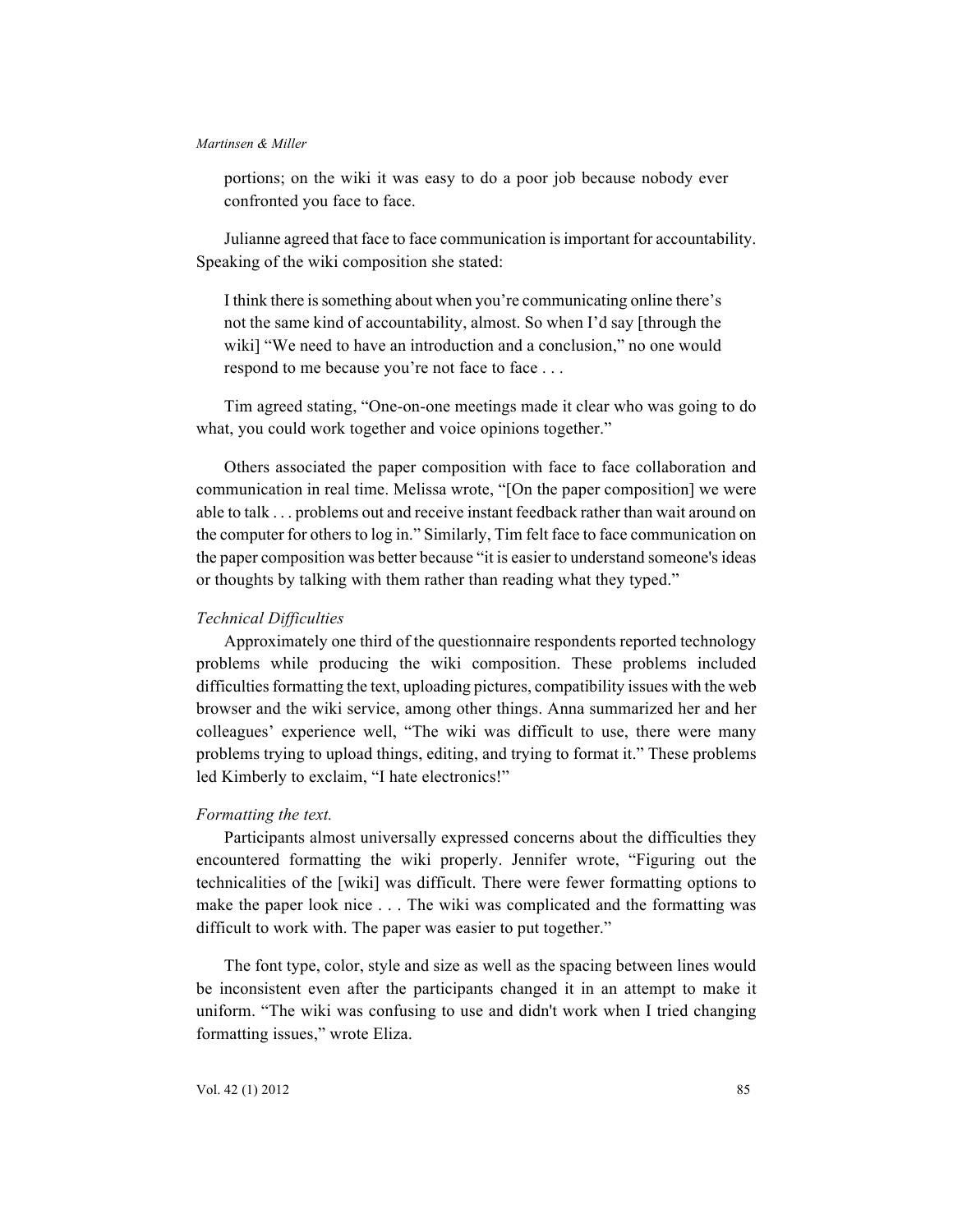Another issue related specifically to foreign language was the difficulty participants encountered with typing special characters such as accents and tildes required by Spanish. In order to remedy the problems associated with formatting the text, many students reported copying the text from the wiki into Microsoft Word, reformatting the text, and then copying the text back into the wiki. Julianne said, "… sometimes the spacing would get weird and you couldn't fix it there without having to copy it all back into Word…"

#### *Browser Compatibility.*

Apparently, not all of the most common Internet browsers functioned properly on the website. This was especially a problem with students using a Macintosh computer system because Safari (the Apple Internet browser) did not function well with the wiki. "The wiki was helpful, but for me, it was very frustrating because it didn't work on Macs [since] it didn't work on Firefox or Safari."

## *Wiki not always dependable.*

Participants also experienced other glitches that made them feel that the wiki wasn't very dependable. Jane wrote, "Sometimes I would post something and it wouldn't show up." Other minor problems frustrated some participants. For example, "When [Rosa] made a comment at 3:30 PM it recorded it as 4:30 PM." This proved frustrating to learners because they were required to post comments to other groups' projects by a certain deadline.

# **DISCUSSION AND IMPLICATIONS FOR TEACHERS AND SUPPORT PERSONNEL**

#### *Nature of Collaboration*

The findings put forth in this paper suggest that students work together in very different ways when completing the wiki and paper compositions. According to Ashcraft and Treadwell (2007), the group dynamic on the wiki could be considered collaboration while on the paper it could be considered cooperative. Cooperative learning is a type of group learning where each student is delegated a portion of the project and works on it in isolation from the rest of the group. Then each student submits their portion to one student who compiles the various pieces. This is nearly identical to the process students reported on the paper composition where students delegated portions of the assignment to each other, worked on them individually and then emailed them to an editor who compiled and formatted them.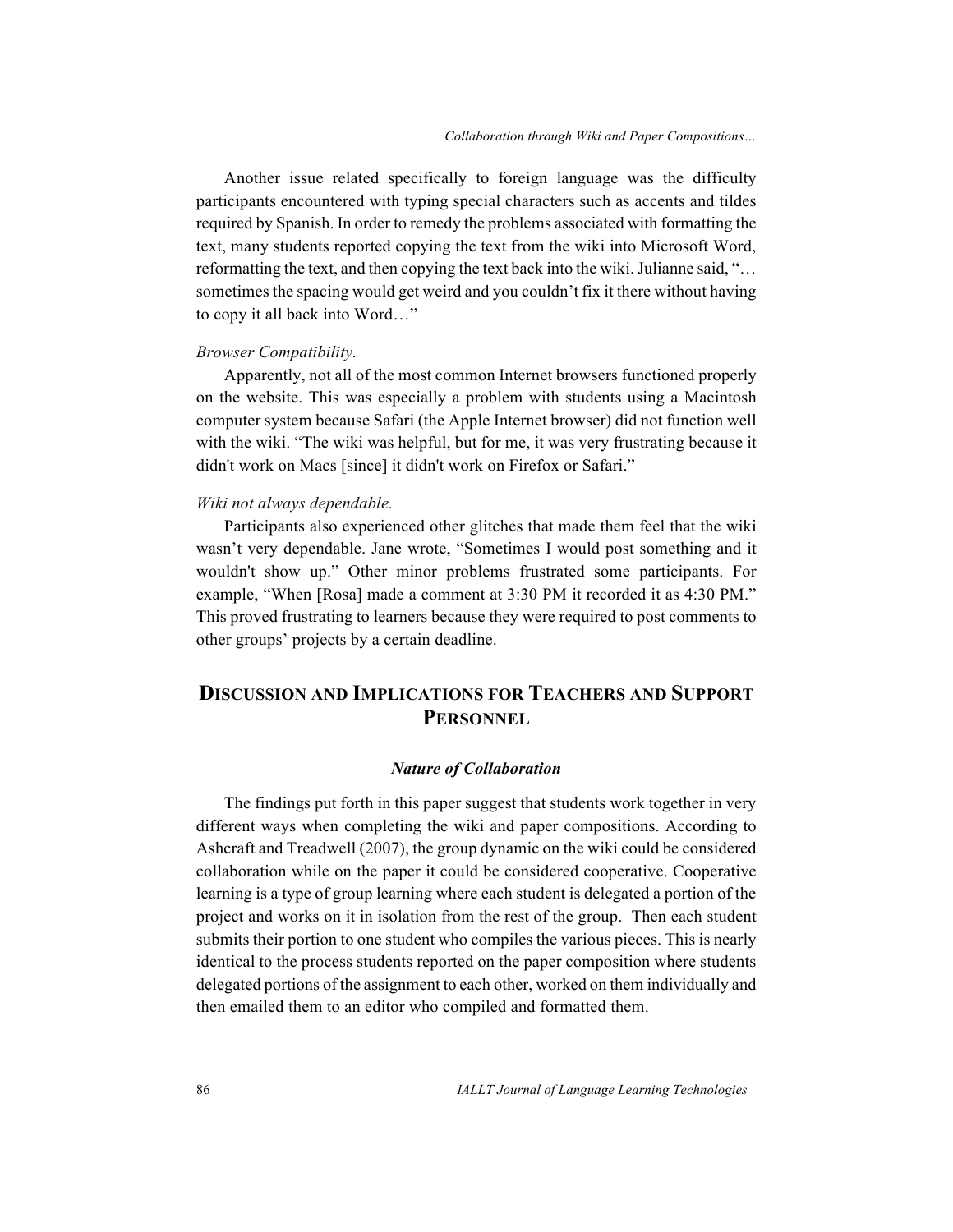In collaborative learning, however, each student takes the lead on a particular portion of the assignment, but each has a hand in all parts of a project by commenting and contributing to others' ideas (Ashcraft & Treadwell, 2007, p. 142). Although there was division of work on the wiki composition, the unique features of the wiki allowed each member of the group to take part in reviewing and editing the whole. It is interesting to note that students were not instructed to select only one editor or compiler on the paper composition. Likewise, they were not instructed to all participate in editing on the wiki composition.

This type of collaborative effort suggests that the wiki provided certain affordances that allowed students to engage in joint creation of knowledge to a greater degree than on the paper composition. Students frequently mentioned that being able to see a record of changes made and having access to the current state of the composition was extremely valuable. These affordances allowed students to provide insights, tweaks and suggestions on the group's efforts that would simply not have been possible using the tools students turned to in order to produce the paper composition.

The increased collaboration that occurred on the wiki assignment corroborates previous research on wikis by Mak and Coniam (2008). Mak and Coniam found that the unity within collaborative writing groups was strengthened by being able to see the most recent version of their work and that students' were able to avoid overlapping ideas and duplication of effort. This study also found that being able to see the most current draft was an advantage because learners felt accountable for their efforts and thus motivated to participate. These findings lead to the following implications about collaborative assignments in general.

**Implication #1** Encourage collaboration through structure of assignment regardless of medium.

When asked to collaborate, today's students *will* turn to technology, often email. However email, perhaps by its nature, did not lend itself to collaboration. To remedy this, all collaborative assignments, regardless of medium, should specify that all group members have a hand in reviewing and commenting on the various parts of the assignment. This research does seem to indicate that, according to students, wikis facilitate greater co-construction of knowledge, but the structure of the assignment itself can have a great impact on the way students' produce group work.

## *Electronic versus face to face communication*

While some features of the wiki appeared to increase collaboration, others seemed to create collaborative paradoxes in participants' minds. For example,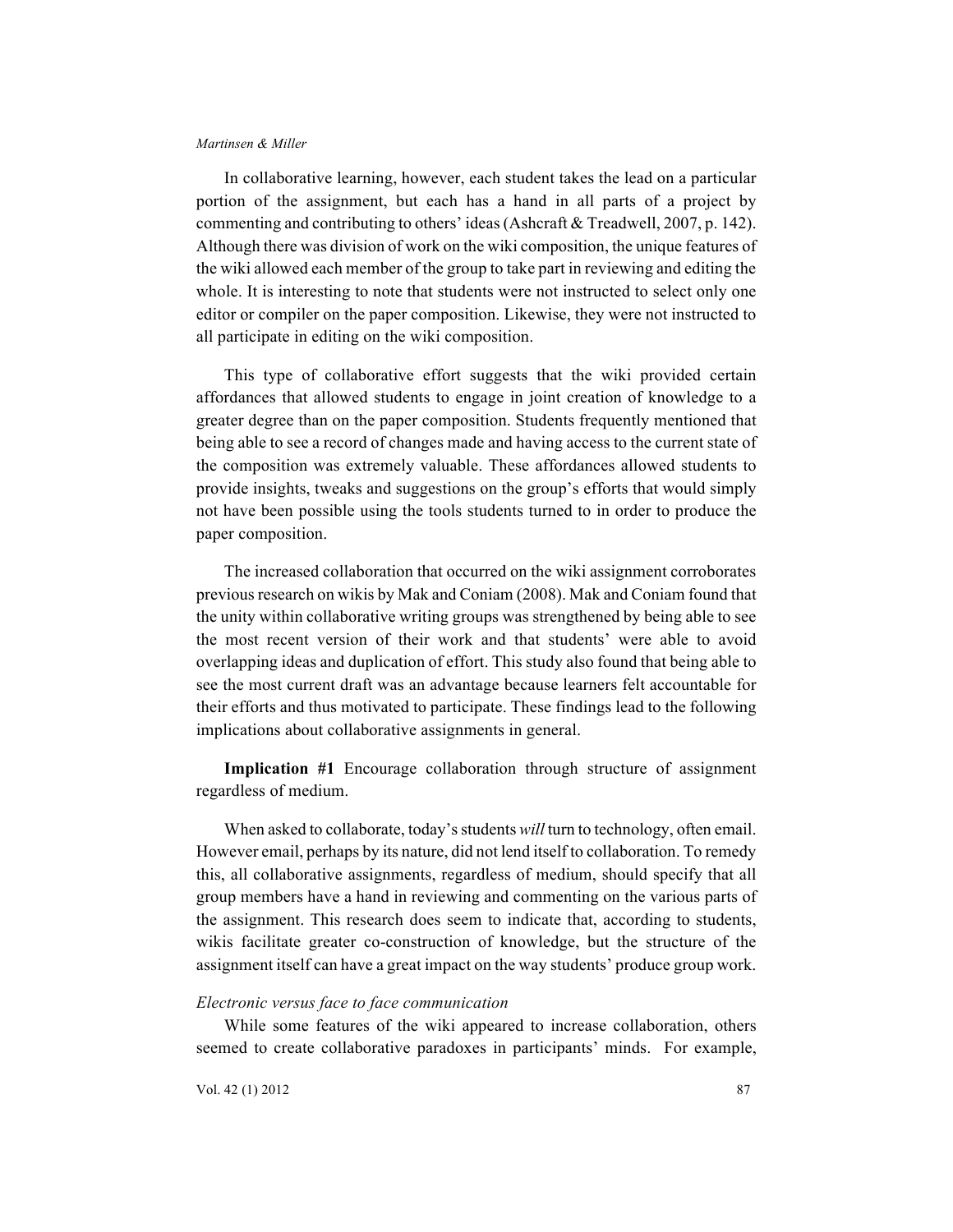students frequently expressed delight at being able to work on the wiki composition, anytime and anywhere and some expressed that communication was "wiki-quick" and "instant." Some also believed that the wiki fostered accountability since students and the teacher could easily determine who had contributed what to the assignment.

Ironically, however, other students expressed frustration at the lack of face to face communication while working on the wiki and pleasure with the relatively more frequent face to face communication on the paper composition. These students claimed that face to face communication fostered a sense of "accountability" and was more "instant."

However, it is unclear why participants felt this way since participants were never discouraged from collaborating face to face on the wiki composition; they simply chose not to. Sam wrote, "The paper composition allowed us all to get together face to face, whereas on the wiki, we could only interact online." Julianne noticed this paradox and stated in her interview that "with the wiki I think of it being kind of individual in that you just do it on your own time on your own computer." Kristen added that with "the paper composition, group members were much more willing to stay after class and talk....With the wiki we felt like we didn't have to meet and so sometimes it was more complicated." Notice that the only reason given for not meeting face to face is that "we felt like we didn't have to." It may be that the wiki makes it possible to collaborate online sufficiently to accomplish at least the minimal goals of the groups so individual members do not feel the need to discuss the assignment face to face even if meeting face to face has advantages.

This raises another question, "If the students were able to accomplish their goals without face to face collaboration, why did many students miss it?" Perhaps students missed face to face communication in part because generally communication through the wiki does not take place in real time. This means that students were not able to immediately confirm their message was received and thus were not able to request or provide clarification in the moment. Melissa states that the greatest advantage of the paper composition was face to face communication because "we were able to talk about things [and talk] problems out and receive instant feedback rather than wait around on the computer for others to log in."

Related to communication in real time, perhaps it is also easier to perceive mutual understanding when speaking face to face. Participants may have felt that the communication that takes place when talking in person helped them receive confirmation from the other members of their group that they had been "heard" and understood. Since they have confirmation of understanding, group members know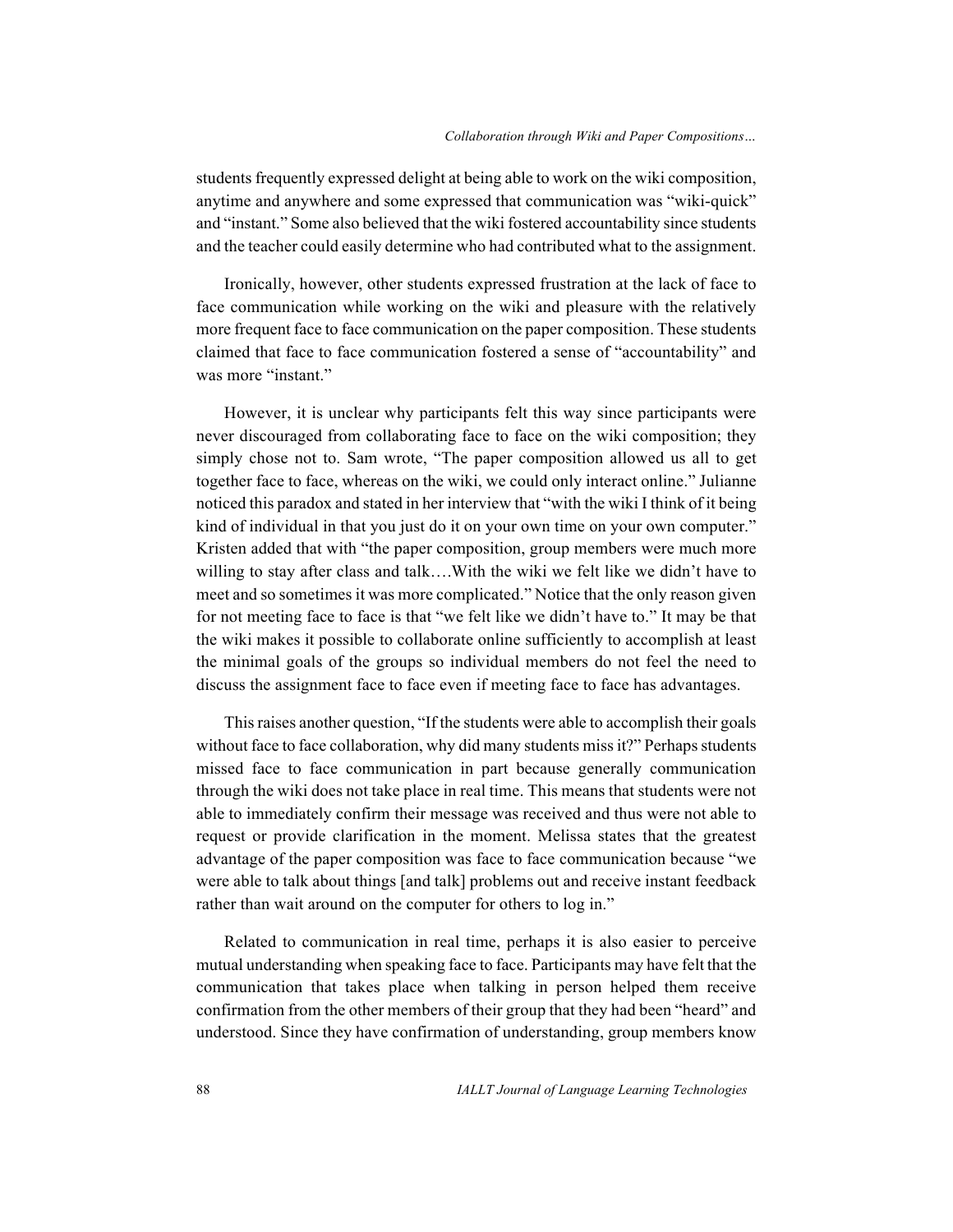what is expected of each of them. Such confirmation may lead to mutual accountability because the entire group is aware of what each individual has agreed to do, which can be very important in a group collaborative effort, especially when one's evaluation is dependent on the work of another group member.

Taken together, students' comments seem to indicate that the wiki seems to foster accountability by allowing group members to see what others have done. Face to face communication fosters accountability by allowing group members to know what others have committed to do.

Viewed through a sociocultural lens, this may be telling us that the affordances of the wiki facilitate co-creation of knowledge in that they visually communicate students' contributions to the product. On the other hand, meeting face to face facilitates co-construction of knowledge because understanding can be negotiated and scaffolded so quickly and efficiently. This analysis leads to the following implications for teaching.

**Implication #2** Build face to face communication into wiki projects while emphasizing the affordances of a particular wiki service.

This could be accomplished by allowing some class time for groups to get together or simply requiring groups to meet a certain number of times in person. Additionally, teachers may want to model how groups can utilize wikis' affordances, such as discussion boards or records of revisions to facilitate groups' efforts.

**Implication #3** Highlight the unique features of wikis to create accountability and motivation.

Teachers should emphasize to students that all members of the class, particularly their group members and the teacher, will be able to see clearly who is contributing what and when to the assignment.

## *Technology concerns*

Wiki users experienced many technological problems with formatting of text, insertion of pictures and other media, browser compatibility, and time markers for posts. These were serious disadvantages for the wiki composition that may have influenced the participants' perceptions of and performance on the wiki composition. In comparison, the participants were generally very comfortable with the word processing software they used on the paper composition.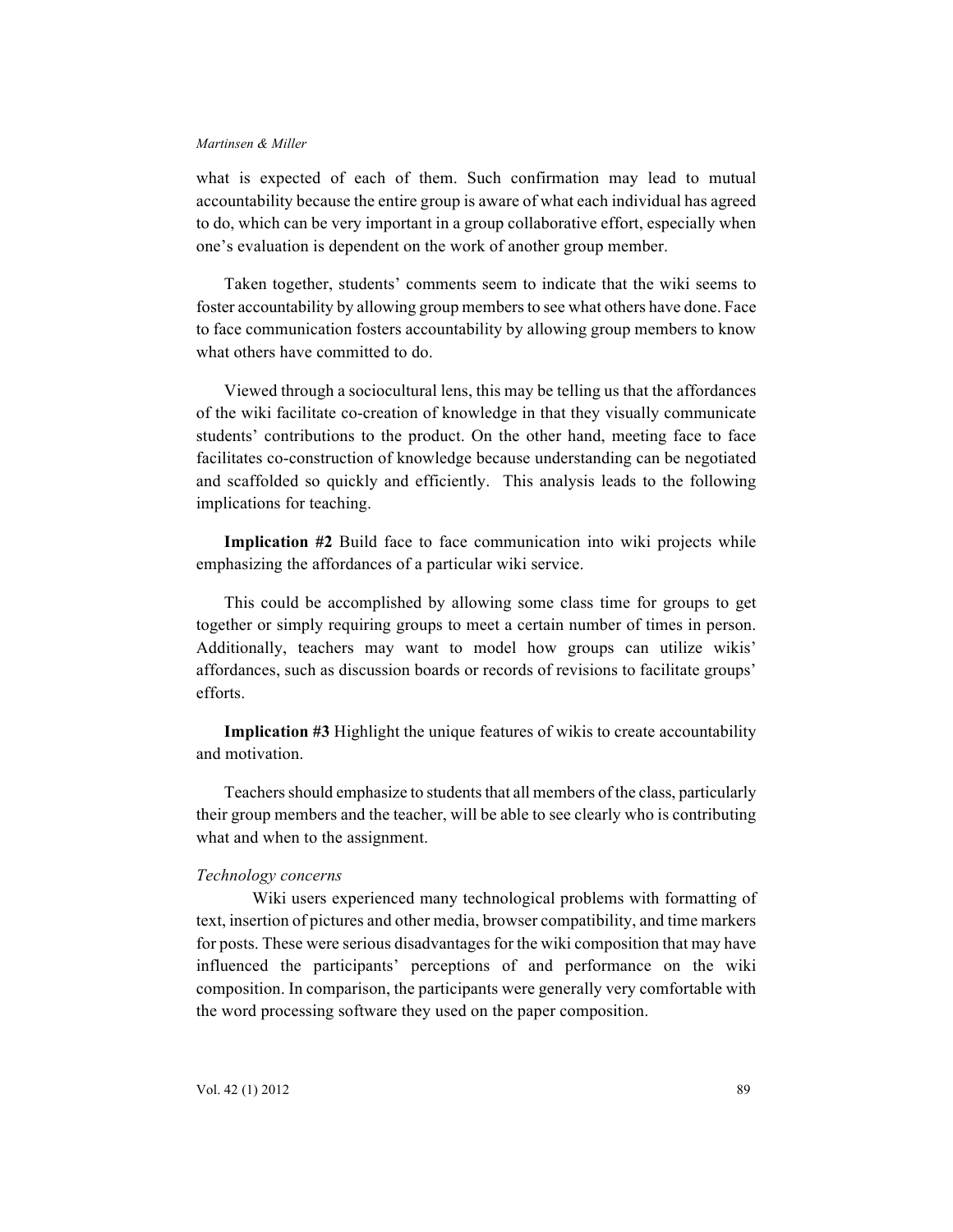These problems, while important, are not related to the basic nature of wikis per se. Rather, they are largely issues with the particular wiki service that was being used. However, very few if any wiki services that individual teachers are likely to use will have the sophistication and refinement of widely used word processing software. This is a disadvantage that teachers should weigh when considering the use of wikis in the foreign language classroom.

**Implication #4** Experiment extensively with a wiki service before implementing a wiki project.

We recommend that instructors or lab personnel investigate a wiki service by using the wiki in the same ways that will be required of students, e.g. typing in the target language, formatting text, embedding video and images, creating hyperlinks, and using the wiki through a variety of browsers on both Macs and PCs and noting possible problems with time stamps or other features that may be particularly relevant for specific assignments

## **CONCLUSION**

This study sought to understand the ways in which students' joint efforts at composing in the target language differed depending on the medium of the final product. The main finding of this project is that use of the wiki tended to foster greater collaboration than the paper composition; nevertheless, results indicate that each medium possesses certain benefits. We found that in both the wiki and paper compositions students divided their duties so that each group member would be responsible for a particular portion of the work. However, when using the wiki, students reported participating in all aspects of the project even those for which they were not specifically responsible. This contrasts with the paper composition where students would often compose their portion of the assignment in isolation and pass it to a designated member of the group who would compile it. We also found that many features of the wiki fostered accountability by allowing the teacher, and other group members to see who had contributed what and when. One surprising finding was the importance students placed on face to face interaction. Students appreciated the opportunity to connect with fellow group members through the wiki but lamented that often the communication was asynchronous. Students felt that the richness and immediacy of face to face communication provided clarity and encouraged accountability. Thus we as researchers recommend that teachers in  $2<sup>nd</sup>$ language classrooms harness the benefits of wikis for collaboration but create space in collaborative assignments for face to face interaction.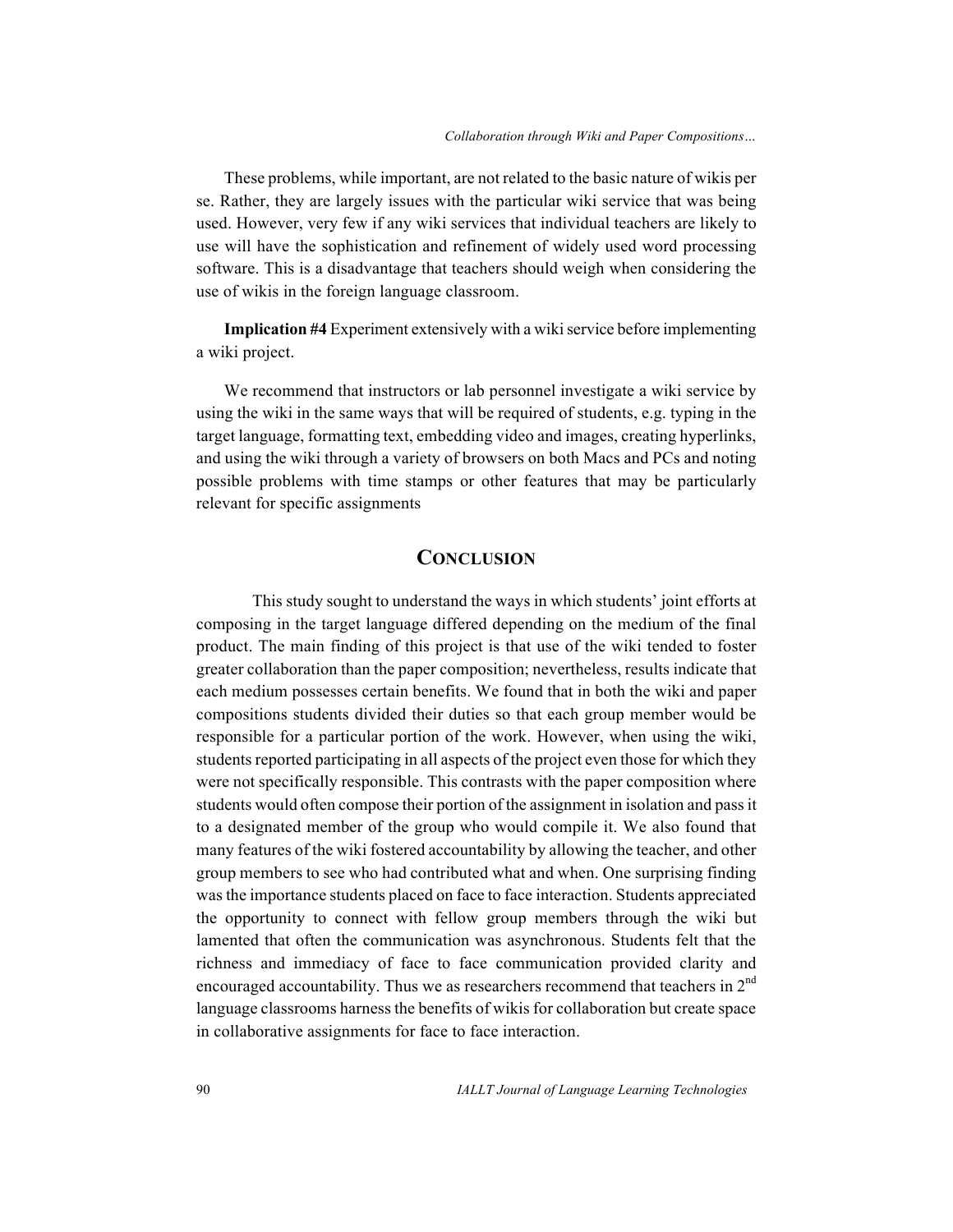# **LIMITATIONS OF STUDY**

#### *Researcher Biases.*

We were interested in doing research on the use of wikis as a collaborative tool because of our personal interest in Internet technology. Although we sought to bracket any pre-conceived notions about the use of wikis during data analysis, we recognize that we value the use of the Internet for collaboration.

## *Uncontrolled Variables.*

As researchers, we made considerable efforts to control for extraneous variables that may have influenced students' opinions particularly on the questionnaire. However, with classroom-based research it is possible that even with these efforts, some of the results could have been influenced by extraneous variables such as when they received their grades or the instructors' preferences. Further, the unforeseen technical problems may have negatively influenced the participants' attitudes toward the wiki.

## *Recommendations for Further Research.*

As mentioned previously, students enjoyed the convenience of working on their own time through the wiki yet recognized the value of meeting face to face. Future research should investigate the benefits of face to face communication when a wiki or other online collaborative tool is being used. Research could also examine in what ways face to face communication could supplement the online communication and how much face to face communication is necessary to optimize collaborative learning.

The data also suggest that students generally preferred peers' feedback given on the wiki composition. This study did not, however, carefully evaluate the differences in the kind, quality, or quantity of feedback given.

Additionally, this study limited itself to examining students' perceptions about collaboration on wikis and paper compositions. However, it would be important to also examine the work that students produced. This could help those involved in language teaching to determine if the different processes that students went through on the two assignments led to different types of learning or linguistic production.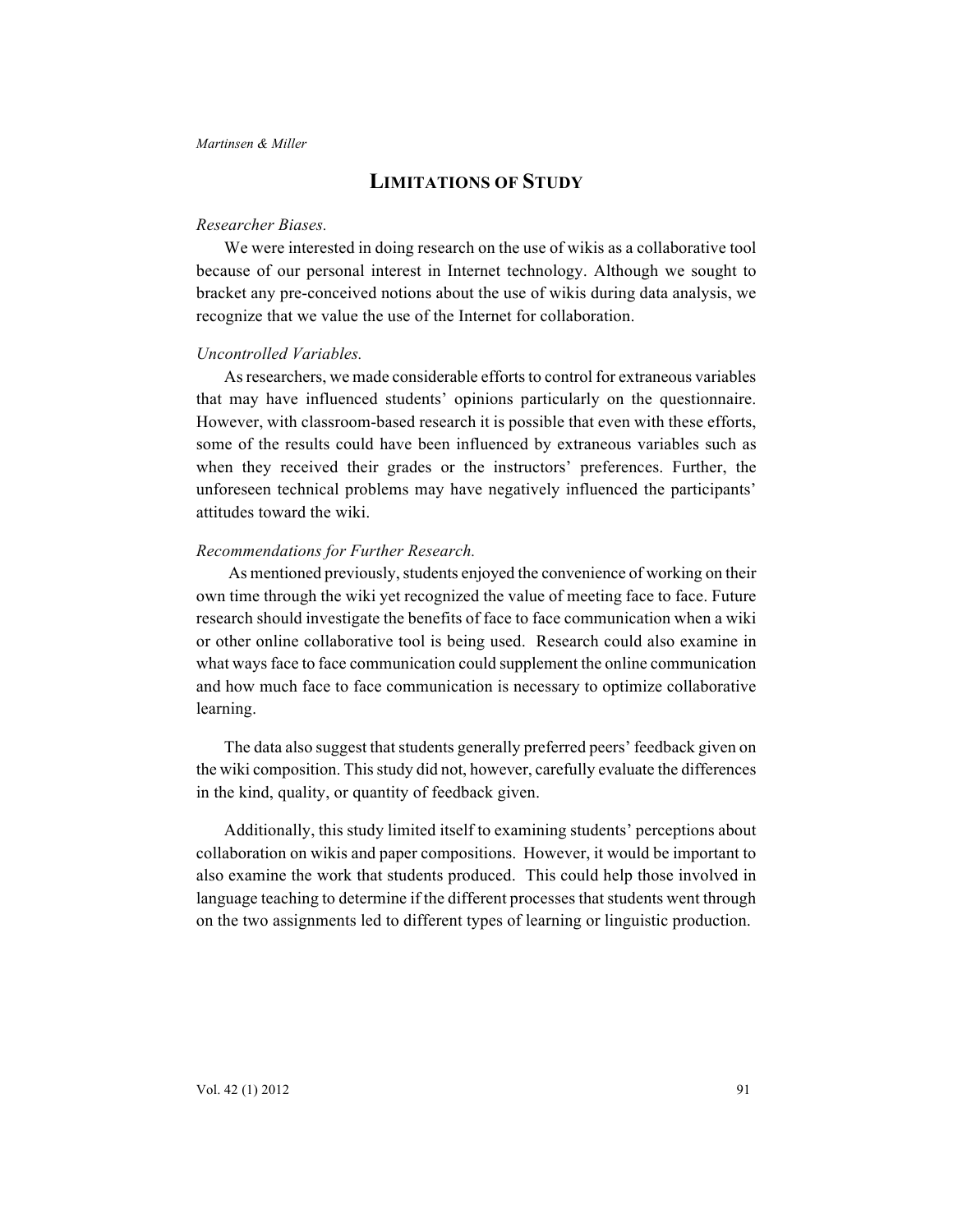*Collaboration through Wiki and Paper Compositions…*

## **ABOUT THE AUTHORS**

**Dr. Rob A. Martinsen** holds the position of Assistant Professor Spanish Pedagogy at Brigham Young University in Provo, UT. He frequently teaches graduate courses on topics related to language teaching and technology. His research interests include language learning and technology and language and culture learning in study abroad and immersion environments.

**Andrew Miller**, M.A., recently graduated from the Masters program in Spanish Pedagogy at Brigham Young University where he developed a special interest in language learning and technology. He currently teaches Spanish at Herculaneum High in Missouri.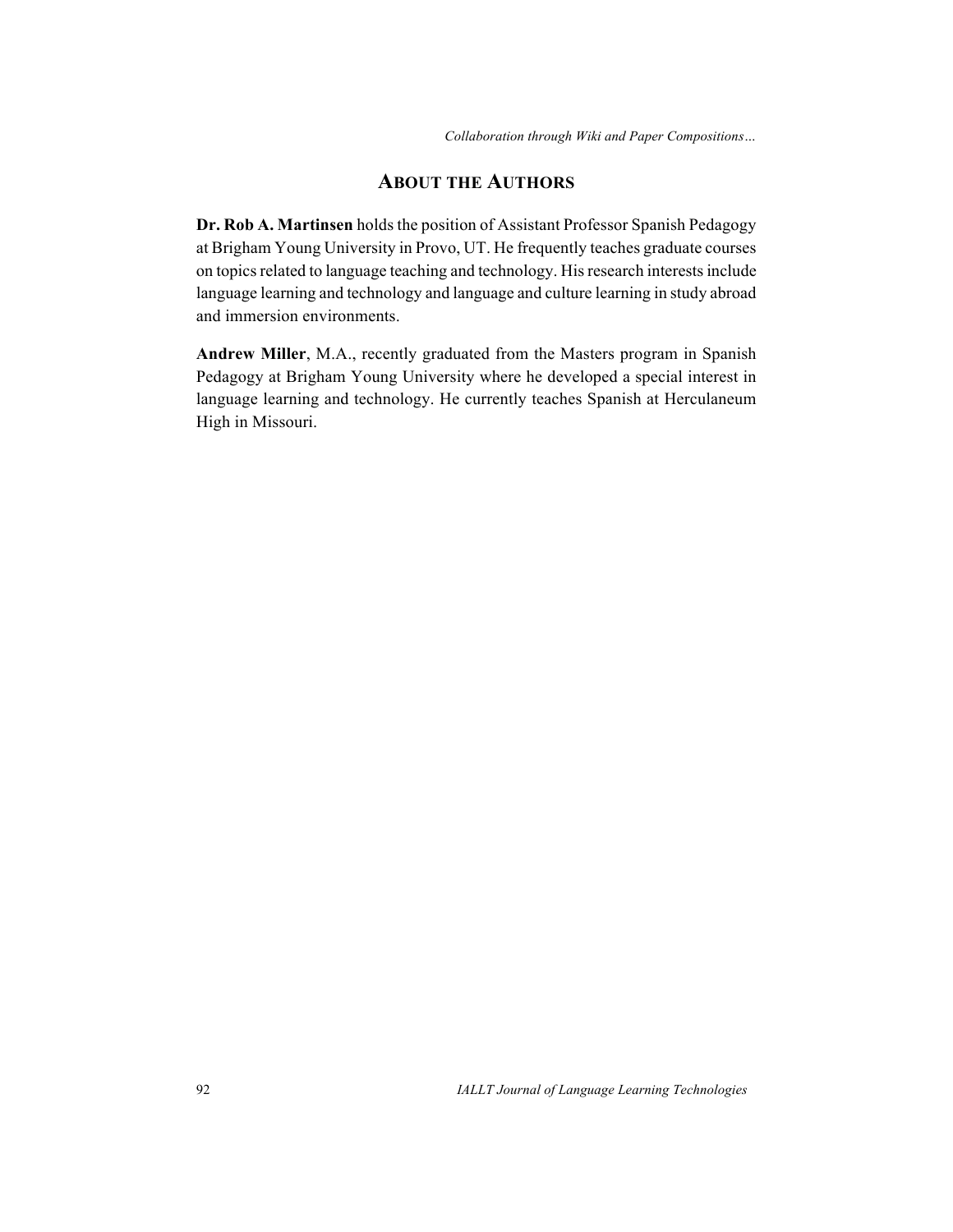## **REFERENCES**

- Ashcraft, D., & Treadwell, T. (2007). The social Psychology of Online collaborative learning: The good, the bad, and the awkward. In K. L. Orvis, & A. L. R. Lassiter (Eds.), *Computer-supported collaborative learning: Best practices and principles for instructors* Hershey, NY: Information Science Publishing, 140-163.
- Blanche, P., & Merino, B. J. (1998). Self-assessment of foreign language skills: Implications for teachers and researchers. *Language Learning: A Journal of Applied Linguistics, 39*, 313-340.
- Bosley, D. S. (1989). A national study of the uses of collaborative writing in business communication courses among members of the ABC (Doctoral dissertation). Illinois State University, Illinois.
- Corbin, J., & Strauss, A. (1990). Grounded theory research: Procedures, canons, and evaluative criteria. *Qualitative Sociology*, *13*(1), 3-21.
- Creswell, J. W. (2007). *Qualitative inquiry & research design: Choosing among five approaches*. Thousand Oaks, CA: Sage.
- Dillenbourg P. (1999). What do you mean by collaborative learning? In P. Dillenbourg Ed.), *Collaborative-learning: Cognitive and computational approaches* (pp. 1-19). Oxford: Elsevier.
- Elola, I. & Oskoz, A. (2010). Collaborative Writing: Fostering Foreign Language and Writing Conventions Development. *Language Learning and Technology*, *14*(3), 51-71.
- Glaser, B. G., & Strauss, A. L. (1967). *The discovery of grounded theory.* Chicago: Aldine.
- Godwin-Jones, R. (2003). Blogs and Wikis: Environments for on-line collaboration. *Language & Learning & Technology, 7*(2), 12-16.
- Gokhale, A. A. (1995). Collaborative learning enhances critical thinking. Journal of Technology Education, *7*(1), 22-30.
- Johnson, D. W., Johnson, R. T., & Holubec, E. J. (1994). *Cooperative learning in the classroom*. Alexandria, VA: Association for Supervision and Curriculum Development.

Vol. 42 (1) 2012 93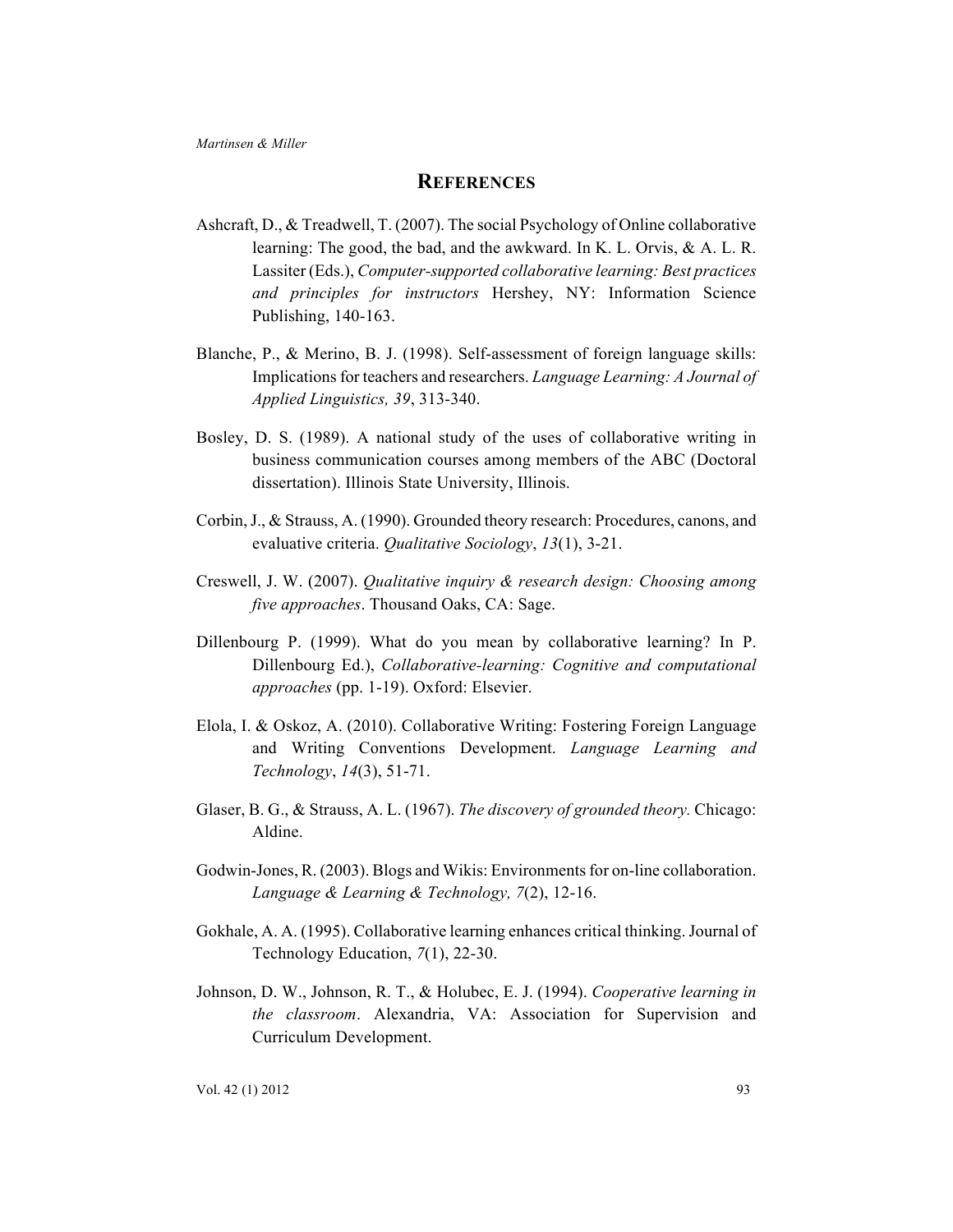- Kessler, G., & Bikowski, D. (2010). Developing collaborative autonomous learning abilities in computer mediated language learning: attention to meaning among students in wiki space. *Computer Assisted Language Learning*, *23*(1), 41.
- Leuf, B., & Cunningham, W. (2001). *The wiki way: Quick collaboration on the Web.* Boston: Addison-Wesley.
- Levy, M. (2009). Technologies in Use for Second Language Learning. *The Modern Language Journal*, *93*(s1), 769-782.
- Lund, A. (2008). Wikis: A collective approach to language production. *ReCALL 20*(1)*,* 35-54.
- Mak, B., & Coniam, D. (2008). Using wikis to enhance and develop writing skills among secondary school students in Hong Kong. *System*, *36*(3)*,* 437-455.
- Merriam, S. B. (1998). *Qualitative research and case study applications in education*. San Francisco: Jossey-Bass.
- Parker, K. R., & Chao, J. T. (2007). Wiki as a teaching tool. *Interdisciplinary Journal of Knowledge and Learning Objects*, *3*, 57–72.
- Shirouzu, H., Miyake, N., & Masukawa, H. (2002). Cognitively active externalization for situated reflection. *Cognitive Science*, *26*(4), 469-501.
- Thorne, S. L., & Payne, J. S. (2005). Evolutionary trajectories, Internet-mediated expression, and language education. *CALICO journal*, *22*(3), 371.
- Totten, S., Sills, T., Digby, A., & Russ, P. (1991). *Cooperative learning: A guide to research.* New York: Garland.